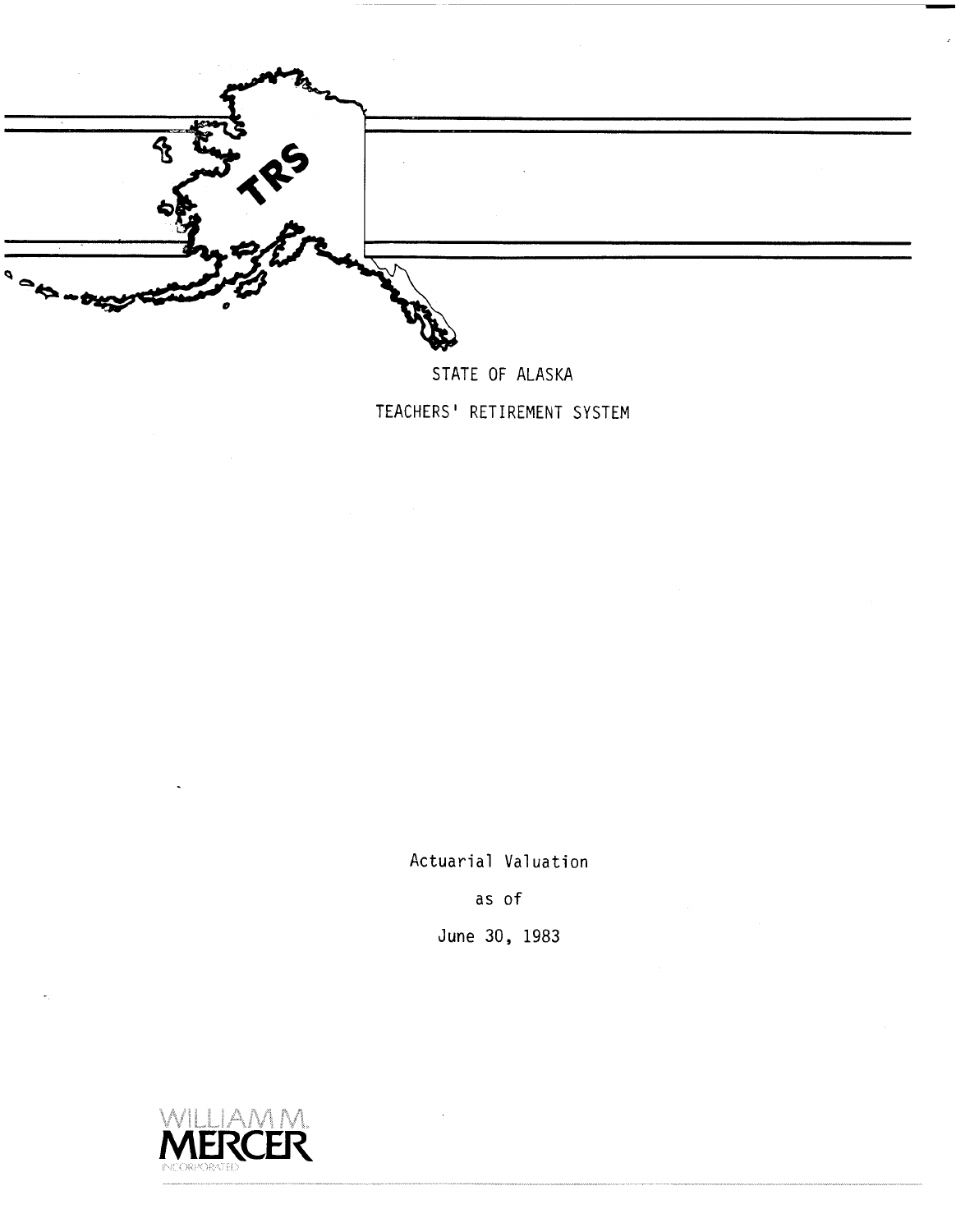$\mathbf{r}$ 

 $\hat{\mathcal{A}}$ 

÷.

 $\sim$ 

### TABLE OF CONTENTS

|           |     |                                                                |  | Page           |
|-----------|-----|----------------------------------------------------------------|--|----------------|
|           |     | SUMMARY                                                        |  | $\mathbf{1}$   |
|           |     |                                                                |  | $\mathbf{3}$   |
| SECTION 1 |     | THE BASIS OF THE VALUATION                                     |  | $\overline{7}$ |
|           | 1.1 | BRIEF OUTLINE OF THE ALASKA TEACHERS'<br>RETIREMENT SYSTEM     |  | - 8            |
|           | 1.2 | MISCELLANEOUS INFORMATION AS OF JUNE 30.                       |  | 18             |
|           | 1.3 | STATISTICS ON NEW RETIREES DURING THE<br>YEAR ENDING JUNE 30   |  | 20             |
|           | 1.4 | STATISTICS ON ALL RETIREES AS OF                               |  | 21             |
|           | 1.5 | ACTUARIAL METHOD AND ASSUMPTIONS                               |  | 22             |
|           |     | TABLE 1 - EMPLOYEE TURNOVER ASSUMPTIONS.                       |  | 24             |
|           |     | TABLE 2 - DISABILITY RATES                                     |  | 25             |
| SECTION 2 |     | DETAILED VALUATION RESULTS                                     |  | 26             |
|           | 2.1 | STATEMENT OF NET ASSETS AS OF<br>JUNE 30, 1983                 |  | 27             |
|           | 2.2 | CHANGES IN NET ASSETS DURING<br>FISCAL YEAR 1983.              |  | 28             |
|           | 2.3 | DEVELOPMENT OF VALUATION ASSETS<br>AS OF JUNE 30, 1983         |  | 29             |
|           | 2.4 | BREAKDOWN OF PRESENT VALUE OF<br>BENEFITS.<br>.                |  | 30             |
|           | 2.5 | CALCULATION OF TOTAL CONTRIBUTION<br>RATE FOR FISCAL YEAR 1986 |  | 31             |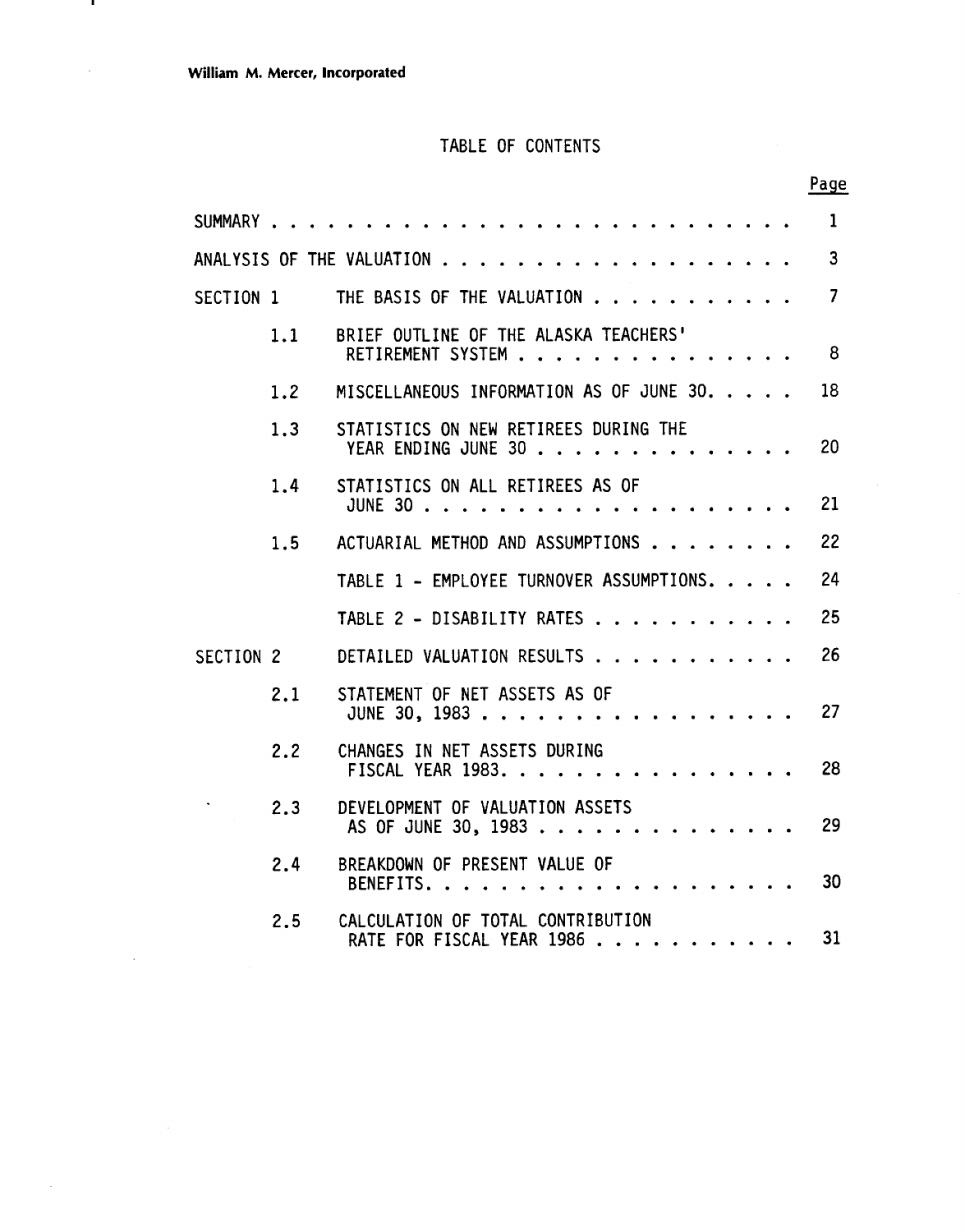

#### **Benefit Services/ Consulting Actuaries**

#### **SUMMARY**

We have completed a valuation of the Alaska Teachers' Retirement System as of June 30, 1983. The principal results of the actuarial valuation are presented in this summary and analysis; the two sections which follow are meant to provide the necessary supporting details.

Section 1 presents the fundamental information on which the valuation was based. Included is a summary of plan provisions, information about plan participants, and disclosure of the actuarial method and assumptions used.

Section 2 presents the detailed actuarial valuation results. Its subsections present a step-by-step derivation of the recommended contribution. In addition, information requested by the auditors of the Retirement System is presented.

The purposes of an actuarial valuation are:

- **1.** To examine the status of funding of the Plan, and
- 2. To determine the contribution rates for the State for each school district in the System.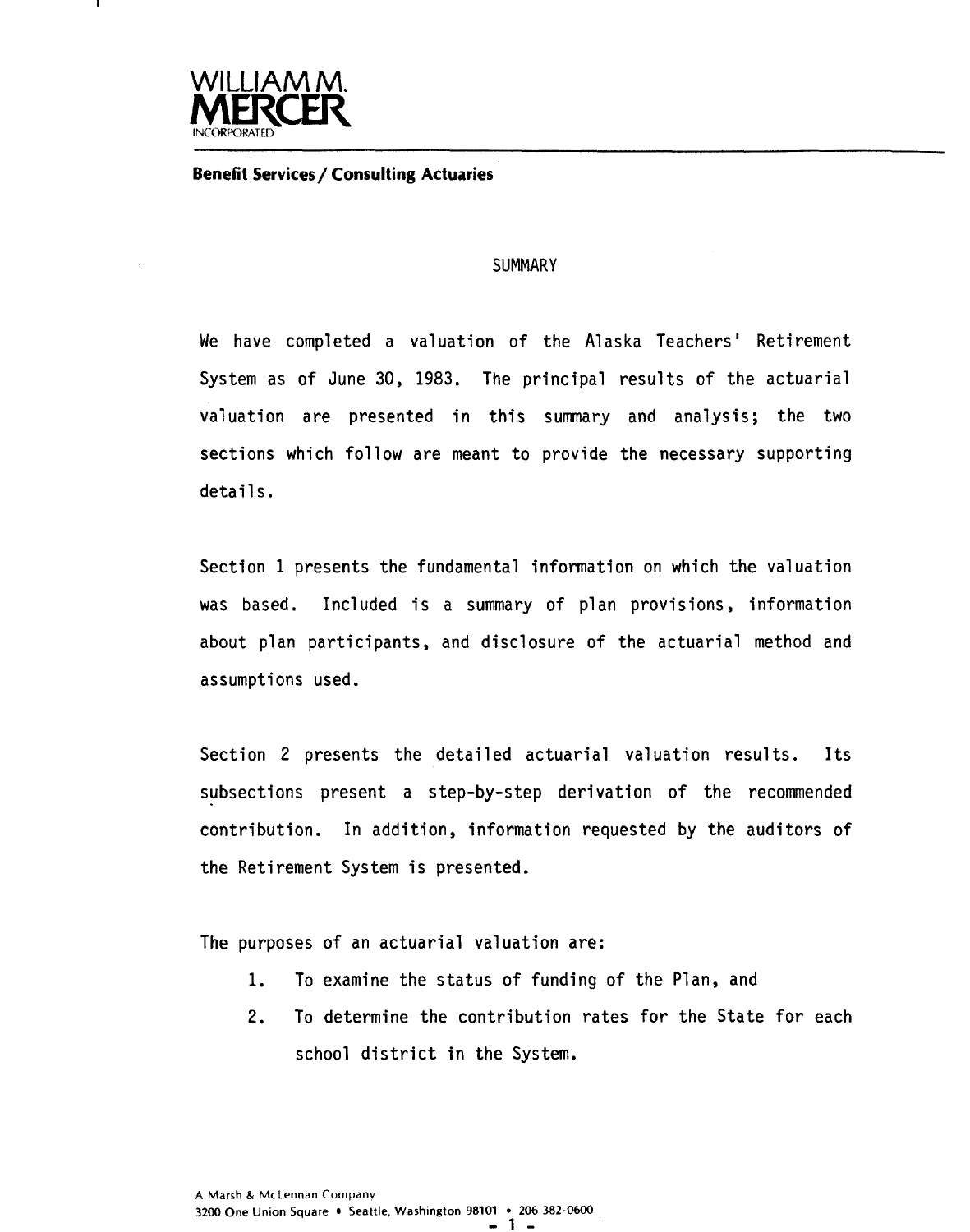.

|  |  | The most significant results of the valuation are as follows: |  |  |  |  |  |  |  |
|--|--|---------------------------------------------------------------|--|--|--|--|--|--|--|
|--|--|---------------------------------------------------------------|--|--|--|--|--|--|--|

|     |     |                                                        | 1982      | 1983      |
|-----|-----|--------------------------------------------------------|-----------|-----------|
|     |     | (1) Status of Funding<br>as of June 30                 |           |           |
|     | (a) | <b>Valuation Assets</b><br>('000 omitted)              | \$451,650 | \$562,944 |
|     | (b) | Present Value of<br>Accrued Benefits<br>('000 omitted) | 587,016   | 706,795   |
|     |     | (c) Accrued Benefit<br><b>Funding Ratio</b>            | 79.1%     | 79.7%     |
| (2) |     | Contributions For<br>Fiscal Year                       | 1985      | 1986      |
|     | (a) | Normal Cost Rate                                       | 13.64%    | 13.13%    |
|     | (b) | Past Service Rate                                      | 4.32%     | 4.23%     |
|     | (c) | Total Contribution<br>Rate                             | 17.96%    | 17.36%    |

In preparing this valuation, we have employed generally accepted actuarial methods and assumptions, in conjunction with employee data provided to us, to determine a sound value for the Plan liabilities. I-certify that, to the best of my knowledge and belief, the attached statements are true and correct.

Respectfully submitted,

Robert F. Richardson

Robert F. Richardson, ASA Principal

 $RFR:js$ 

February 2, 1984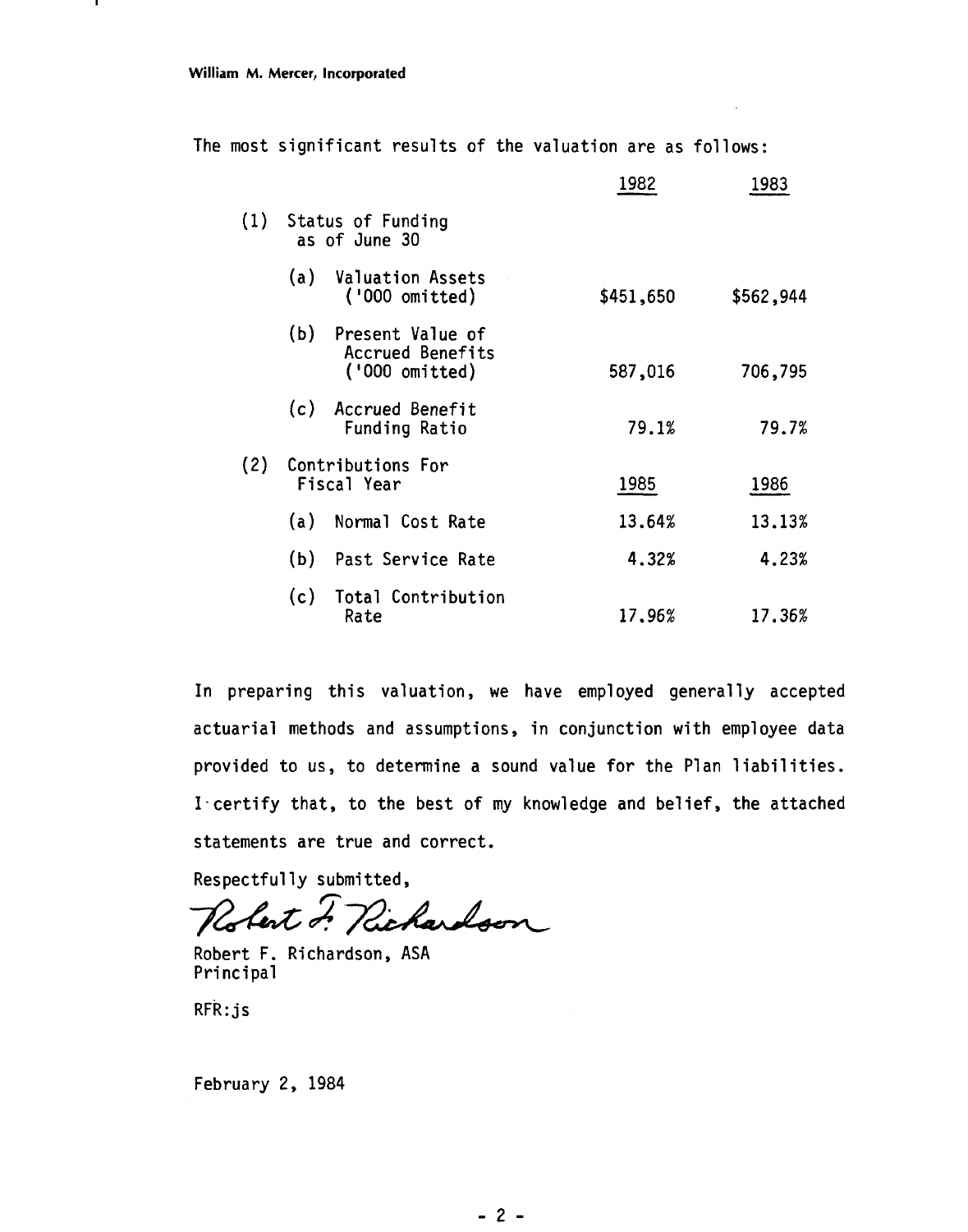#### ANALYSIS OF **THE** VALUATION

#### Actuarial Method and Assumptions

This actuarial report utilizes the same actuarial assumptions and methods as were adopted in March of 1982. The most significant assumptions are the economic assumptions concerning salary increases, health inflation, and investment earnings of the assets. In general, deviation of actual experience from these assumptions have the most significant impact on changes in employer contribution rates and funding ratios.

#### Investment Performance

During fiscal year 1983, the Teachers' Retirement Fund enjoyed the highest return rate in memory. The total return rate of the fund, based upon market values, was 20.99% . . . far exceeding our 8% actuarial interest assumption. Valuation assets are adjusted with a three-year smoothing technique in order to avoid placing too much emphasis on investment performance in one year. After dampening this dramatic rise in investment performance for fiscal year 1983, valuation assets reflected a 13.13% yield during the year, still significantly surpassing our 8% interest assumption. In fact, during the last plan year there was an actuarial gain from investment sources of \$24.4 million.

#### Health Inflation

The second most important "story" in the last plan year was the large increase in monthly premium for retiree health insurance. As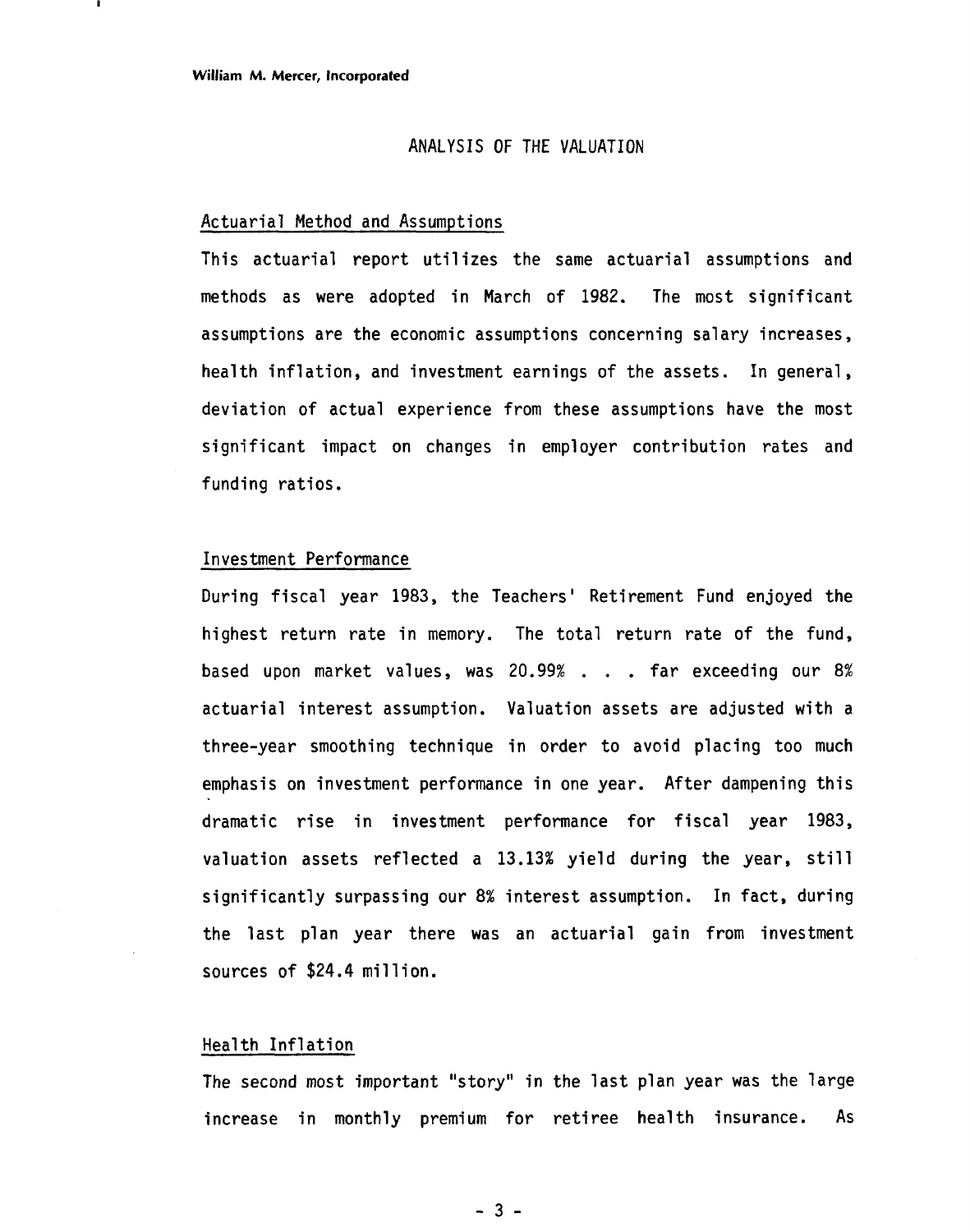#### **William M. Mercer, Incorporated**

reported in last year's report, health care inflation has been a continual problem . . . not only for TRS but for the United States economy in general. During the last year, the retiree medical premium increased approximately 35%. The impact of this dramatic increase in the health insurance premium was to offset the gains from investment performance.

#### Salary Increases

During the last fiscal year, average salary increases were about one-half of our actuarial assumption. We assume that salaries will increase at 8% per year for the first five years of employment, and 7% per year after the fifth year. This results in an average annual increase of 7.6%. For TRS members last year, the average salary increase was only 4%. This less-than-anticipated salary inflation was instrumental in reducing the employer contribution rate.

#### Membership Statistics

As you can see in Section 1.2, the average age of active TRS members increased from 39.19 to 39.47 during the last year. The average number of years of credited service remained virtually unchanged, dropping from 9.55 to 9.51.

#### Retiree Statistics

During the last year there was a sharp rise in the number of retirees and beneficiaries receiving benefits under TRS. The total now receiving monthly checks has passed 1,700 and is projected to pass 2,000 benefit recipients in 1985. With the influx of new retirees,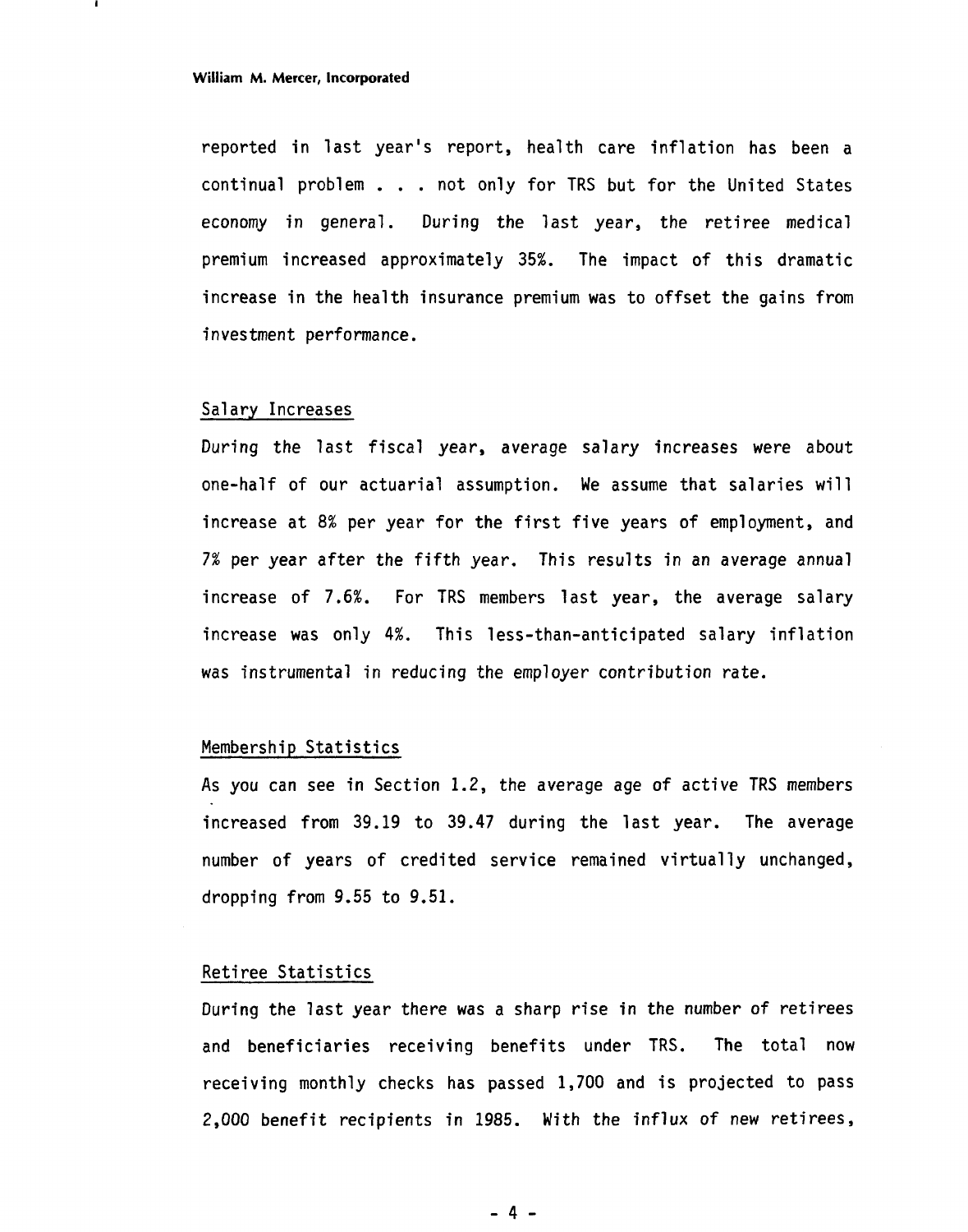at an average age of approximately 54, the average age for all benefit recipients has decreased slightly to 62.60. The average benefit recipient now receives a monthly check of \$1,306 or a **33%**  increase since June 30, 1979. Over the same period, there has also been a modest rise in post-retirement pension adjustments as a percentage of the total benefit. June, 1979 PRPA's represented 13.1% of the total retirement check. On June 30, 1983, PRPA's represented 15.1% of the total retirement check.

#### Funding Progress

As can be seen in the prior Summary, the accrued benefit funding ratio increased only moderately, from 79.1% to 79.7%. This shows how the greater-than-anticipated investment return was counterbalanced almost entirely by the actuarial losses due to retiree medical.

#### Employer Contribution Rates

The empl oyer contribution rate decreased by **.60%.** The actuarial gains from investment sources resulted in a decrease in the past service rate. The actuarial losses from health insurance inflation were spread between the normal cost rate and the past service rate, while the salary gains decreased the normal cost rate. The net impact was a decrease in both the normal cost rate and the past service rate.

#### Concl us i ons

The two most important events during the last plan year were the excellent investment performance which was almost completely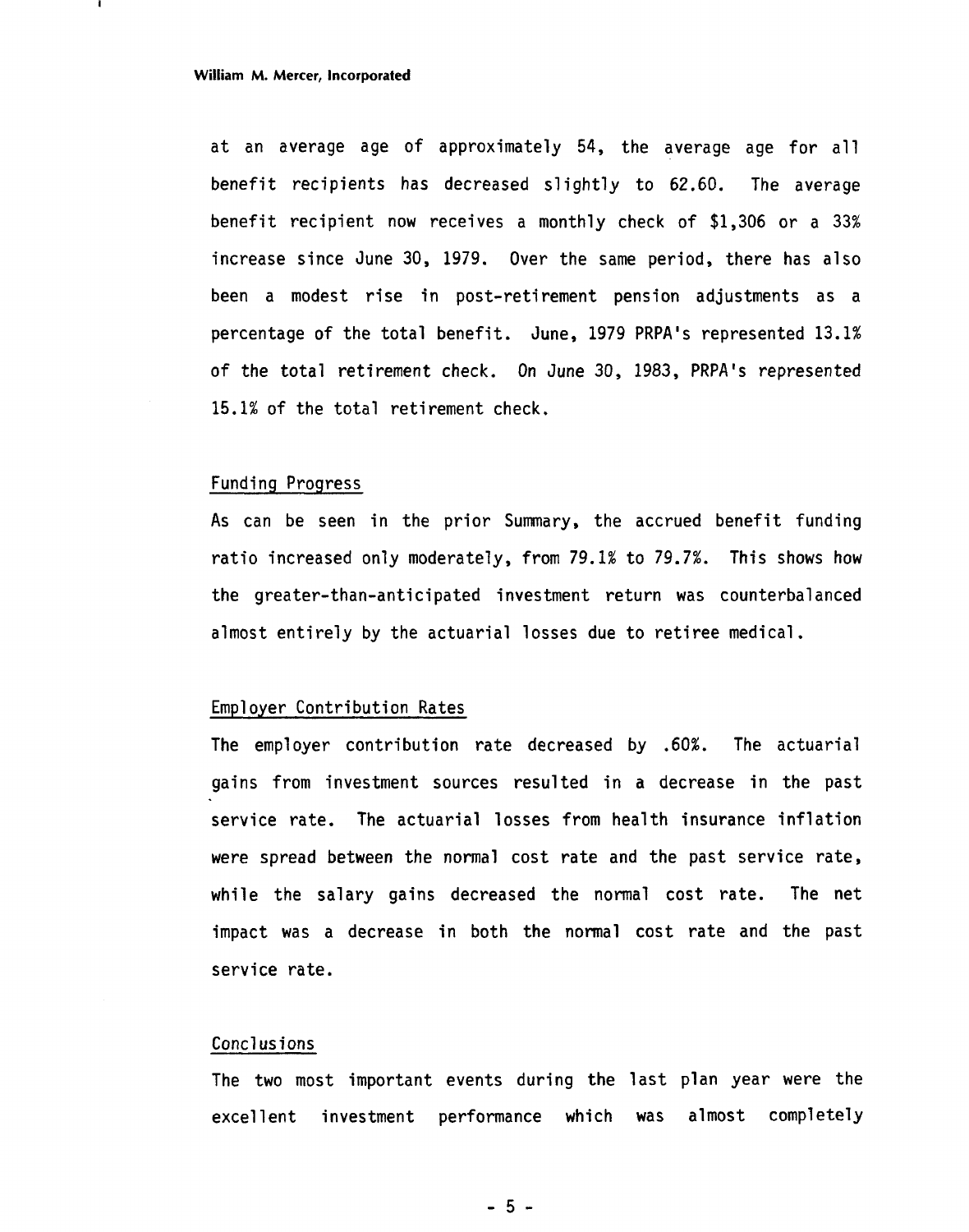$\ddot{\phantom{a}}$ 

 $\sim$ 

 $\sim$   $\sim$ 

 $\mathbf{I}$ 

counterbalanced by the extremely high health inflation during the year. The 79.7% funding ratio is a sign of the excellent funding progress the State of Alaska Teachers' Retirement System has maintained.

 $\lambda$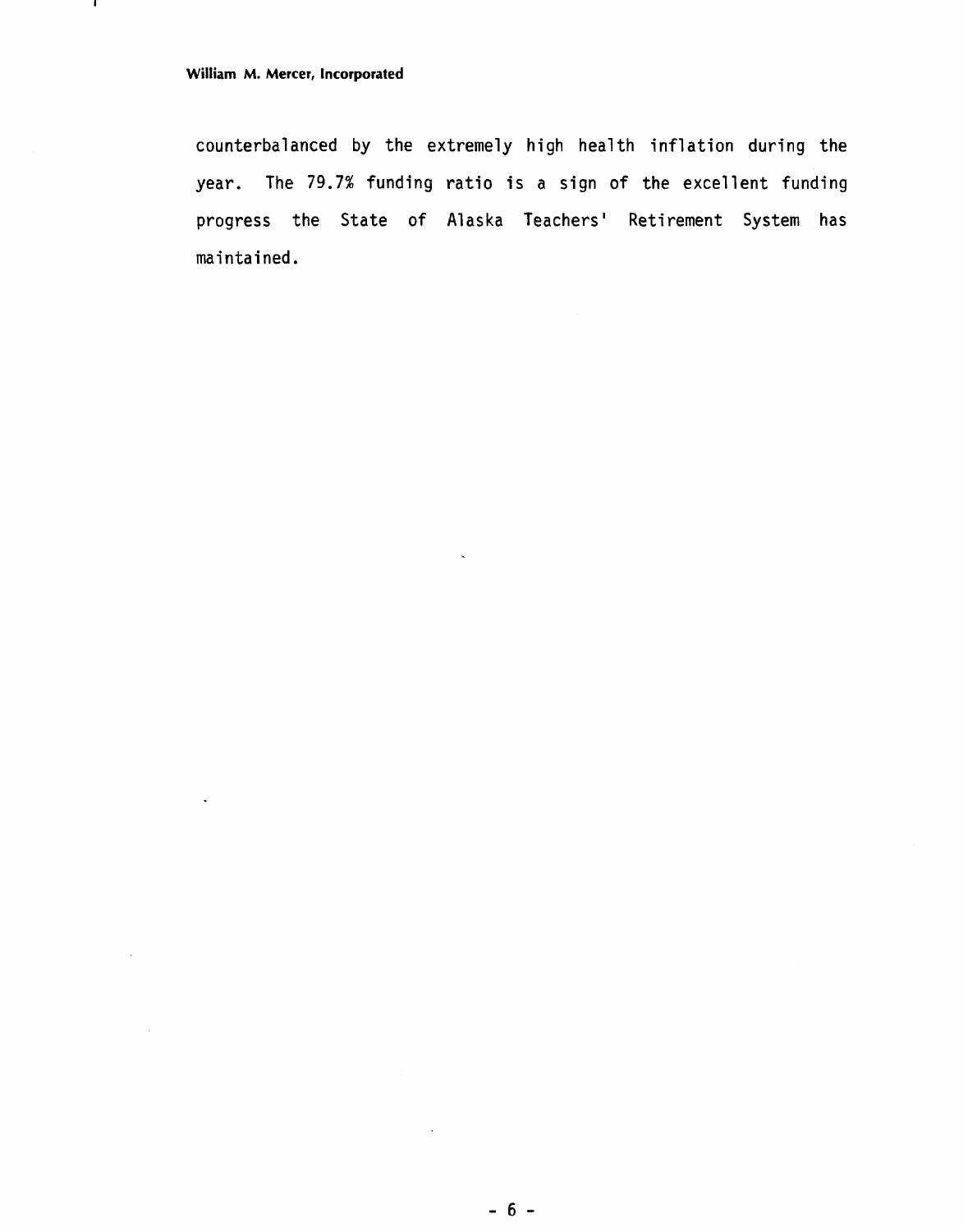### **SECTION 1**

### **THE BASIS OF THE VALUATION**

**The foundation** of **an actuarial valuation is the information and assumptions used in preparing it. In this section, the salient Plan provisions, employee census data, and actuarial methods and assumptions used in preparing the valuation are outlined.**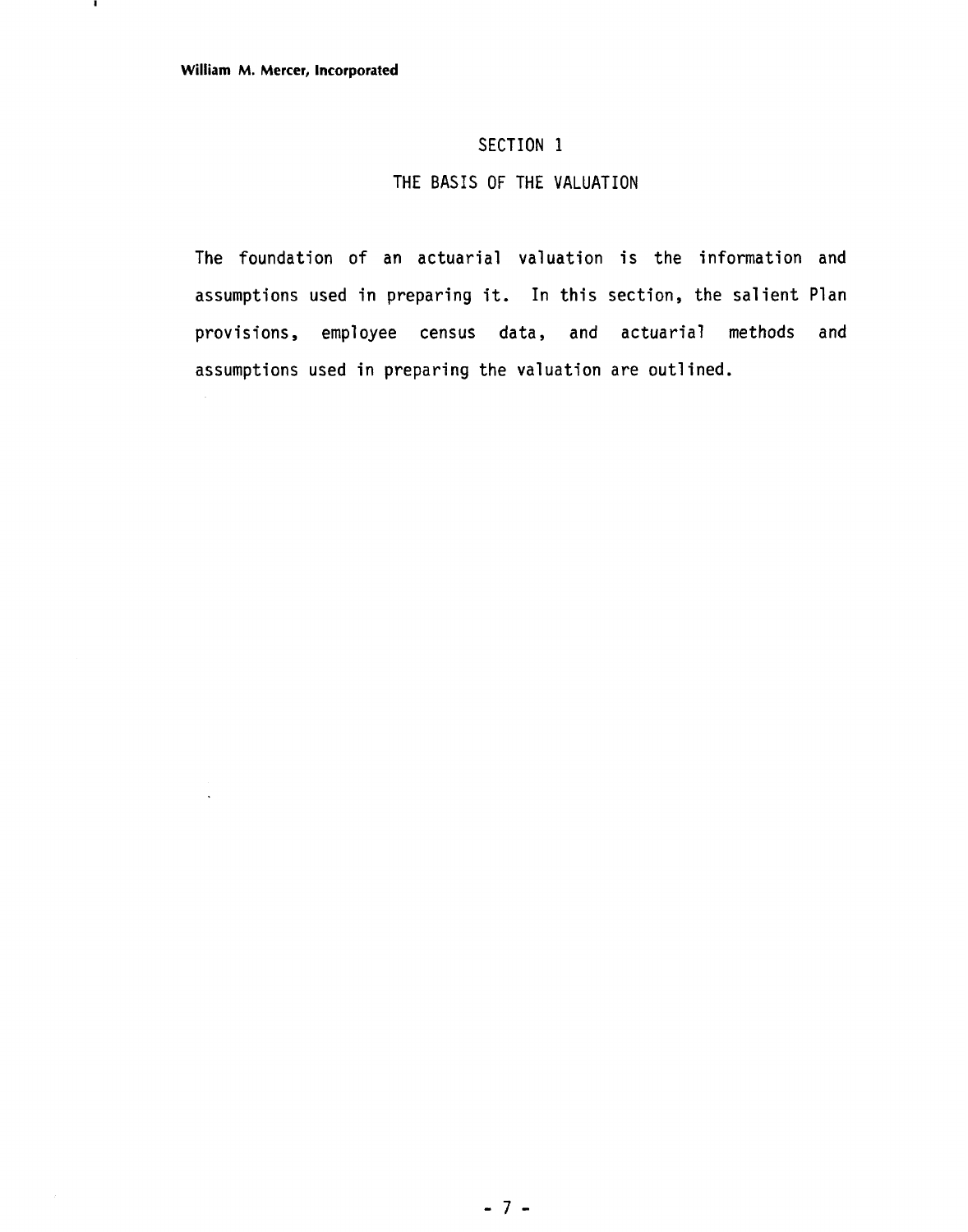#### 1.1 BRIEF OUTLINE OF THE

#### ALASKA TEACHERS ' RETIREMENT SYSTEM

 $(1)$   $\frac{\text{Plan}}{\text{The}}$  Tead

The Teachers' Retirement System of Alaska is a joint contributory retirement system to provide benefits for teachers of the State.

(2) Effective Date

June 30, 1955, as amended through July 1981.

(3) Administration of Plan

The Commissioner of Administration is the administrator of the System; the Alaska Teachers' Retirement Board makes recommendations to the Commissioner of Administration; and the Commissioner of Revenue invests the funds.

(4) Membership

Membership in the Alaska Teachers' Retirement System is compulsory for each certified elementary or secondary teacher, certified school nurse, certified principal, supervisor, and superintendent who is employed on a full-time or part-time basis in a position having duties which normally require a year of service in the public schools of Alaska, the Commissioner of Education, supervisors within the Department of Education, and all full-time resident professional and administrative personnel of the University of Alaska. Certain State legislators may also elect to be eligible for membership.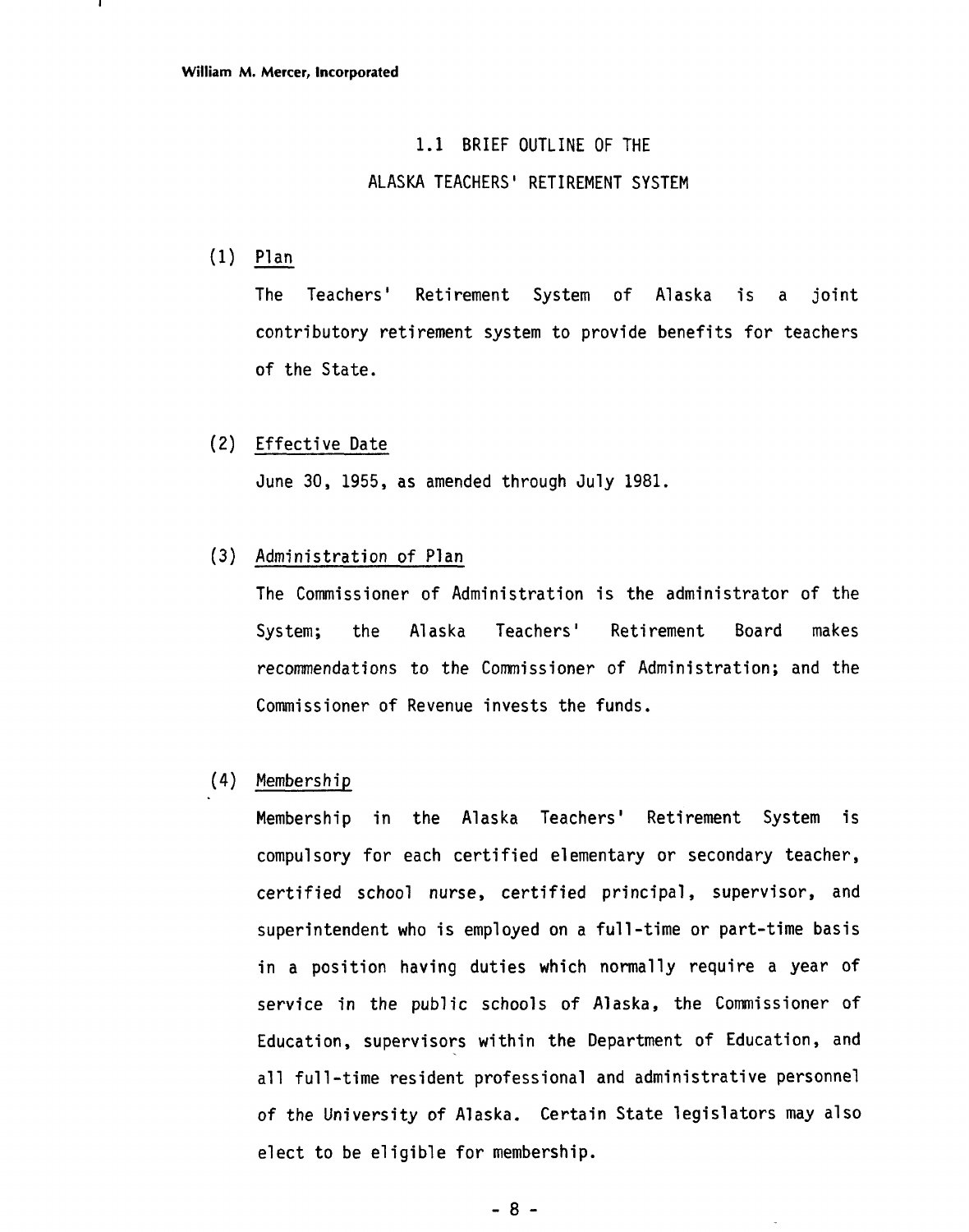#### (5) Credited Service

A year of membership service is defined to be the same as a school term which is currently a minimum of 172 days, and fractional service credit is on a daily rate basis. Credit is granted for all Alaskan Public school service. Credit is granted at the time of retirement for accrued, unused sick leave as reflected by the records of the last employer.

#### (6) Contributions by Teachers

Effective July 1, 1970, each teacher shall contribute 7% of base salary earned from July 1 to the following June 30.

#### (7) Voluntary Supplemental Contributions

If a teacher wishes to make his or her spouse or minor children eligible for a spouse's pension and/or survivor's pension allowance, the teacher may elect to make supplemental contributions of an additional 1% of base salary commencing not later than 90 days after entry in the System, marriage, or the birth or adoption of a child, or during any open enrollment period authorized by the Board.

#### (8) Arrearage Contributions

Up to 10 years of public or non-public teaching service, or service by a certificated person in a position requiring certification, in an accredited school not covered under the Teachers' Retirement System, or service in an institution of higher learning not under the control of the Board of Regents of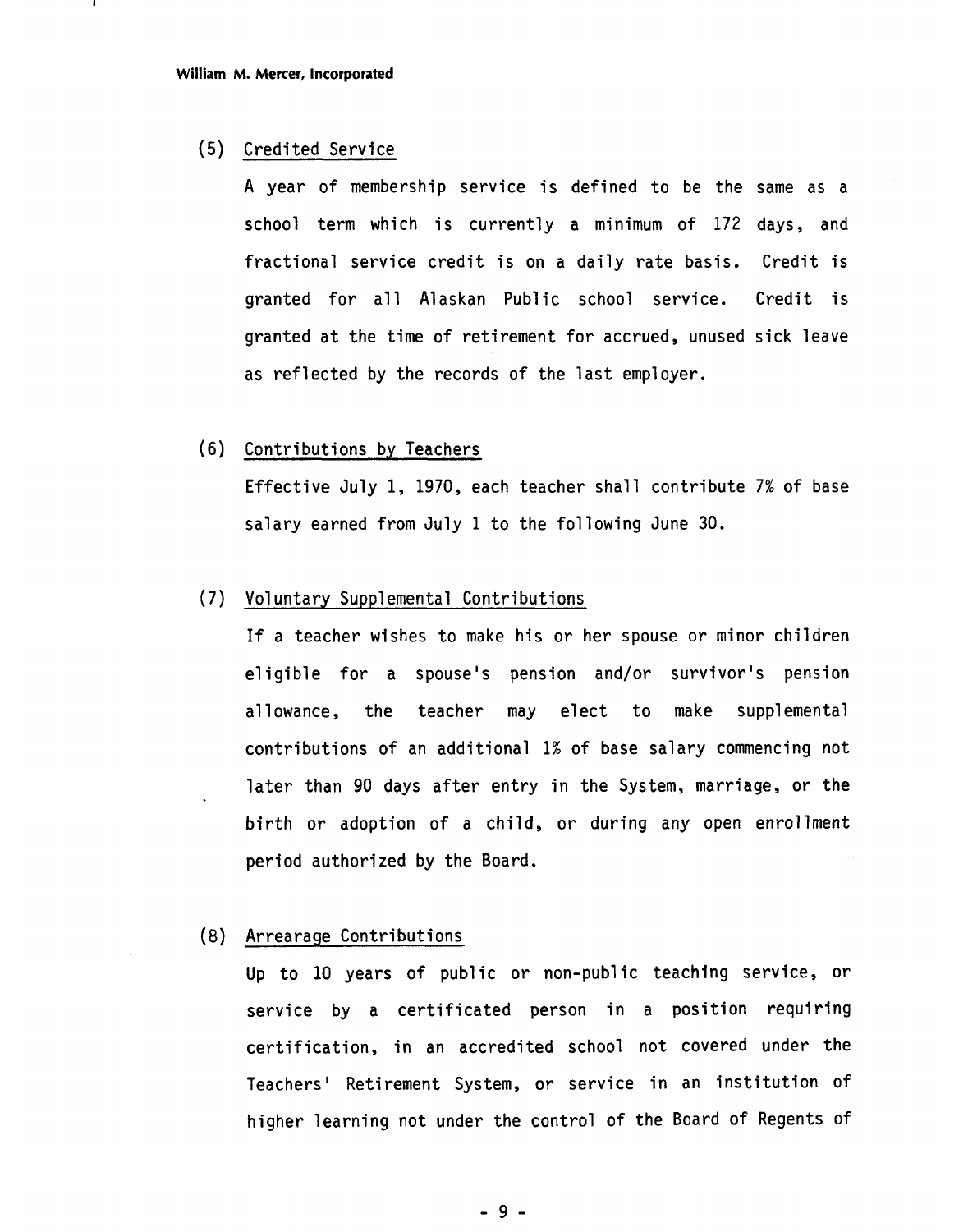the University of Alaska, may be credited for retirement purposes.

After July 1, 1978, the full actuarial cost of providing benefits for this service will be borne by the teacher. In addition, teaching service in Alaska B.I.A. schools may be used to increase total outside and Alaska B. I .A. service to 15 years before July 1, 1978. After that date, Alaska B.I.A. service is limited to five years.

A maximum of five years of military service may be included as outside service. No fractional credit is granted for outside service. Fractional credit is granted for Alaska B.I.A. service and military service.

#### (9) Retroactive Contributions

If a teacher was not subject to the provisions of the Retirement Act and, at a later date became subject to them due to legislative changes of the eligibility requirements, the teacher may elect to receive credit for creditable service prior to membership by submitting to the Retirement Fund an amount equal to the contributions that would have been made if the teacher had been a member of the System for any year's service after June 30, 1955, plus interest thereon. Retroactive contributions are not required for creditable membership service before June 30, 1955.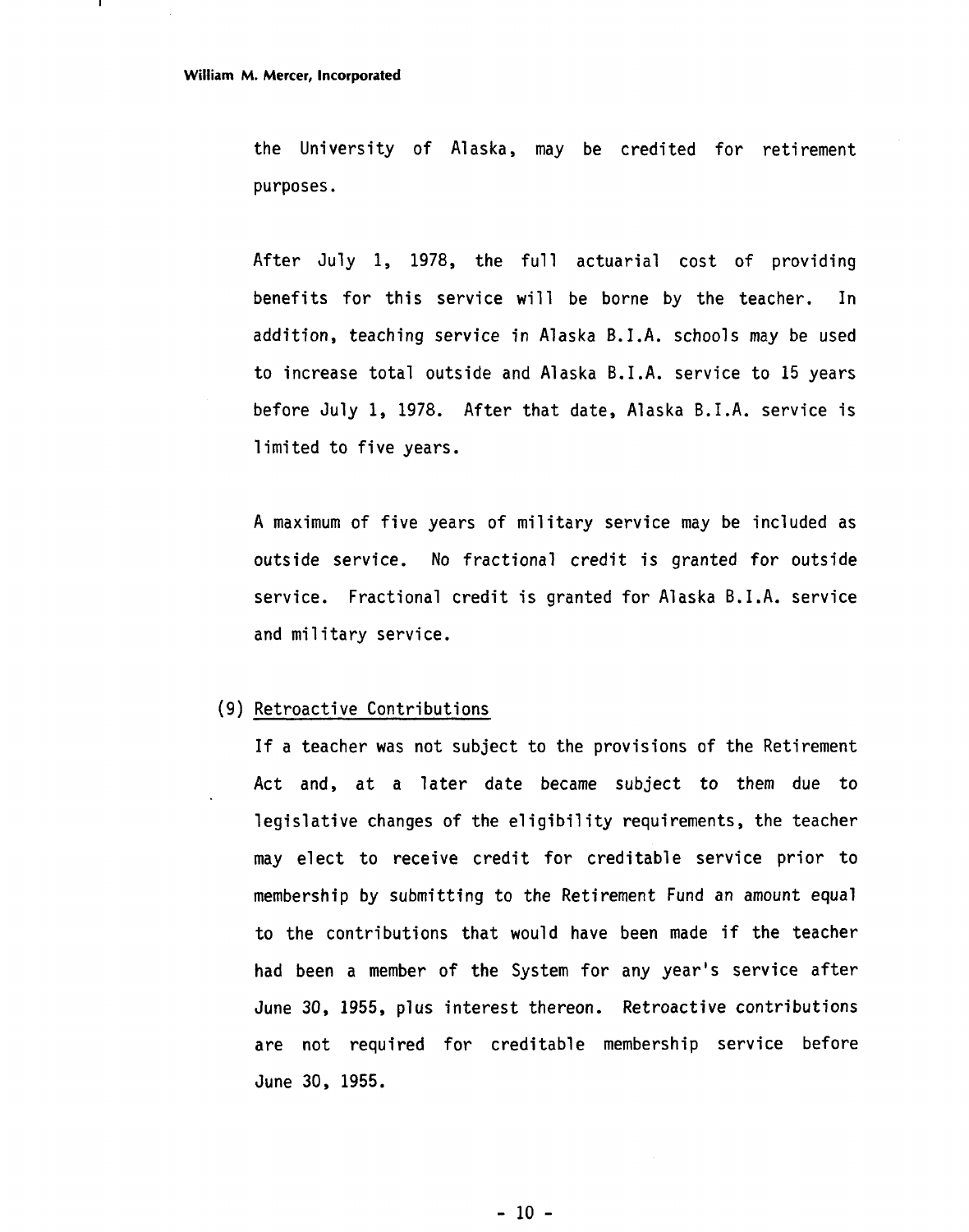### (10) Employers' and State's Contributions

The employer and the State each contribute an amount equal to one-half of the amount required in addition to member contributions to finance the benefits of the System.

#### (11) Rate of Interest

The amount deposited in a member account will be credited with interest at the rate established for a school year at the end of such school year. Effective July 1, 1973, the interest rate was increased to  $4\frac{1}{2}\%$ .

#### (12) Withdrawal of Mandatory Contributions

If a member terminates teaching services in Alaska, mandatory contributions may be withdrawn. **A** withdrawing teacher will receive total mandatory contributions plus the interest credited.

#### (13) Reinstatement of Contributions

If Mandatory Contributions are withdrawn and a member subsequently resumes teaching in Alaska, the member will be indebted to the Teachers' Retirement Fund in the amount of the previous contributions to the System including any interest paid. The reinstatement indebtedness bears compound interest at the rate prescribed by regulation to the date or repayment or the date of retirement, whichever occurs first.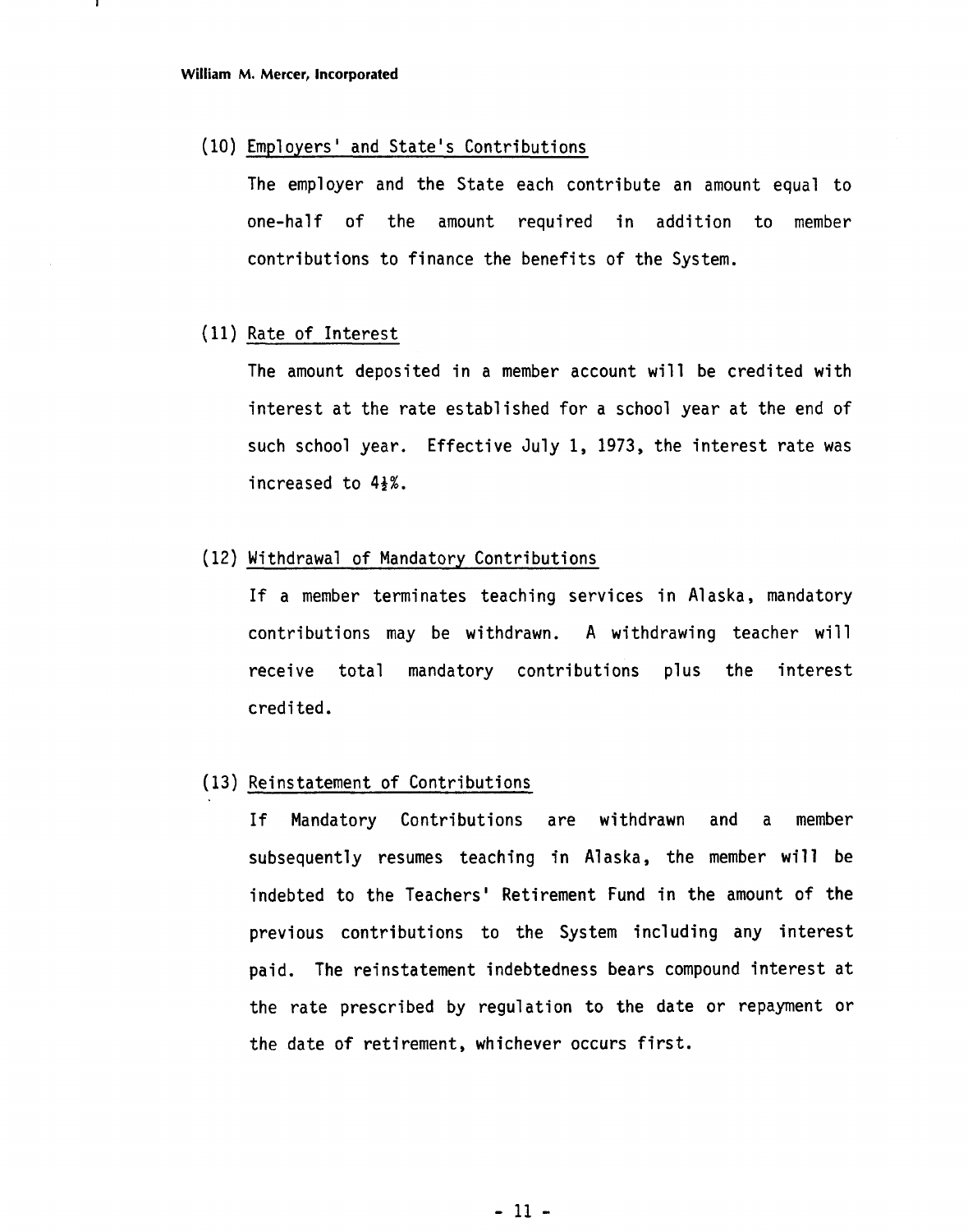#### (14) Normal Retirement Eliqibility

Meeting the requirement of either (a) or (b) below:

- (a) Upon attaining age 55 and meeting one of the following service requirements:
	- Eight years of fully-paid membership service, or
	- 15 years of fully-paid creditable service, the last five of which have been membership service; (after July 1, 1975 a new member needs eight of fully-paid membership service) ; or
	- (3) Five years of fully-paid membership service and three years of fully-paid Alaska B.I.A. service;

or;

- (b) At any age after meeting one of the following service requi rements :
	- (1) 25 years of fully-paid creditable service, the last five of which are membership service; or
	- (2) 20 years of ful ly-paid membership service; or
	- **(3)** 20 years of ful ly-paid combined membership service and Alaska B.I.A. service, the last five of which are membership service.

A retired teacher who has been receiving a disability retirement salary shall be eligible for a service retirement salary upon or after satisfying normal retirement eligibility.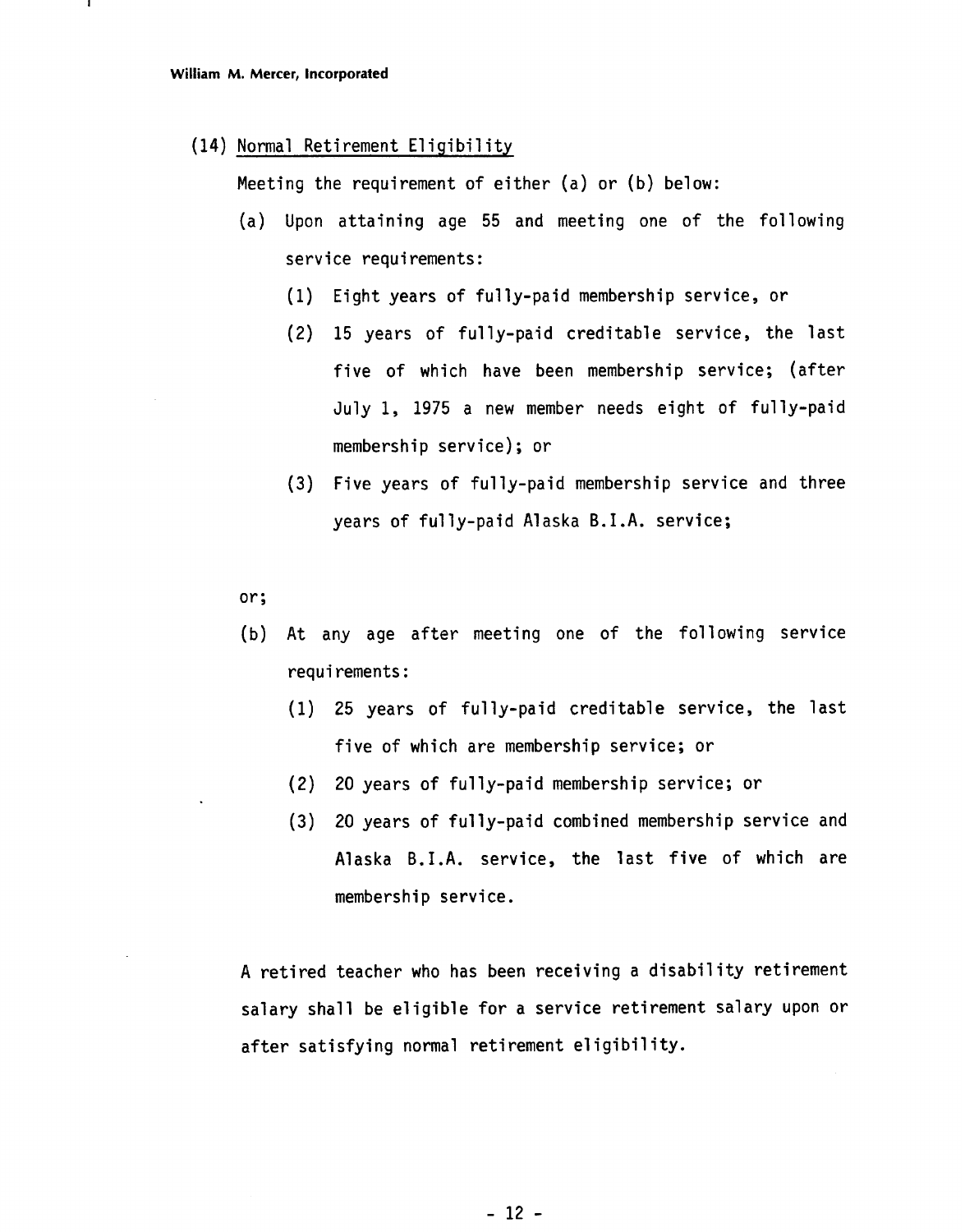#### (15) Early Retirement Eligibility

Upon attaining age 50 and meeting one of the following service requi rements :

- (1) Eight years of fully-paid membership service, or
- **(2)** 15 years of fully-paid creditable service, the last five of which have been membership service; (after July 1, 1975 a new member needs eight of fully-paid membership service); or
- **(3)** Five years of ful ly-paid membership service and three years of fully-paid Alaska B.I.A. service.
- (16) Computation of Average Base Salary

A teacher's average base salary is determined by averaging the teacher's highest base salary which the teacher received for any three years of membership service.

#### (17) Normal Retirement Benefit

The normal retirement benefit is 2% of the teacher's Average Base Salary multiplied by the total number of years of creditable service.

#### (18) Early Retirement Benefit

A teacher who meets the service requirements for normal retirement, but not the age requirements, may elect to have reduced payments commence as early as age 50. The reduced Early Retirement Benefit is equal to the actuarial equivalent of the normal retirement benefit.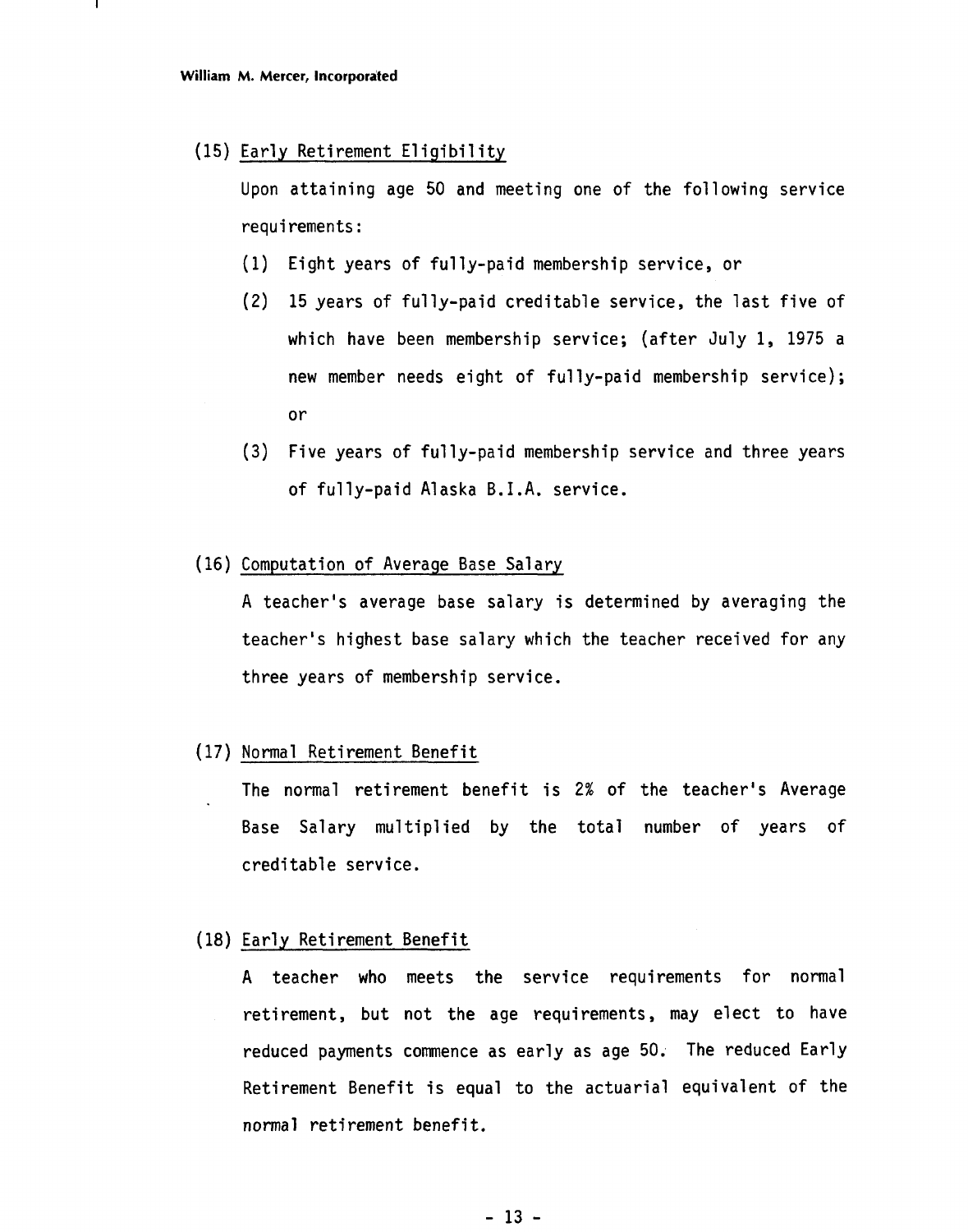#### (19) Indebtedness Owing At Retirement

If on the date of making application for retirement, a teacher has not paid the full amount of his indebtedness including interest to the Retirement Fund, one of the following options may be chosen:

Option 1: The retirement benefit can be withheld until the amount withheld is equal to the outstanding indebtedness. Option 2: The retirement benefit will be reduced for life by an amount equal to the actuarial equivalent of the outstanding indebtedness at the time of retirement.

#### (20) Re-empl oyment of a Retired Teacher

If a retired teacher is reemployed in a position covered under the System, the retirement benefit will be suspended during the period of reemployment.

During such period of reemployment, retirement contributions are mandatory.

#### (21) Disabil ity Retirement Benefits

A disability retirement benefit may be paid if a teacher has become permanently disabled before 55 and has at least five years of membership service.

The benefit will be equal to 50% of the disabled teacher's base salary immediately prior to becoming disabled. This benefit will be increased by 10% of the teacher's base salary for each minor child up to a maximum of **40%.**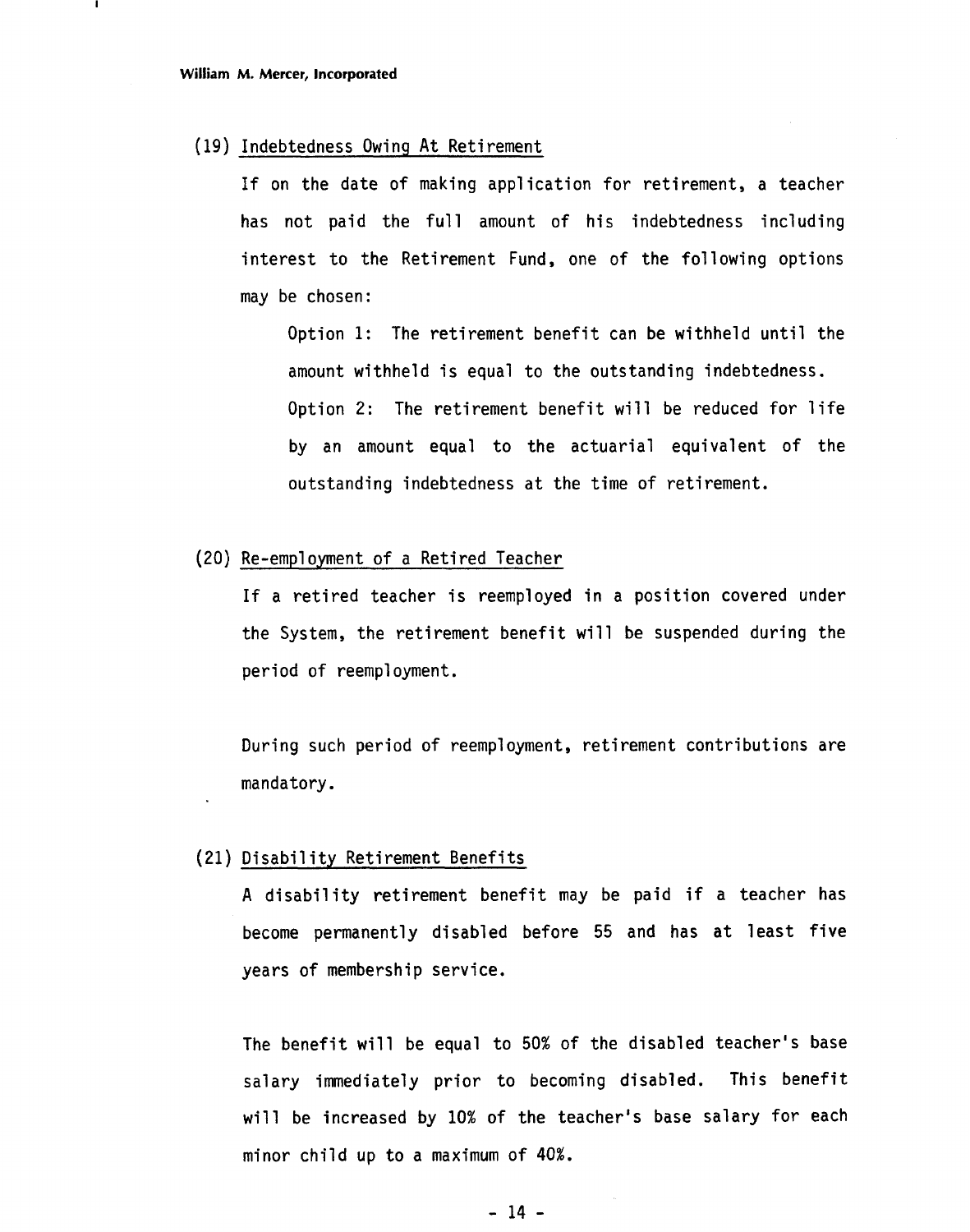When the disabled teacher attains age 55, the disability benefit will automatically terminate. A normal retirement benefit will be computed as if the teacher had been in membership service during the period of disability, and a service retirement will be granted.

#### (22) Cost-of-Living A1 lowance

An eligible retired teacher who remains in Alaska is entitled to receive an additional cost-of-living allowance equal to 10% of the base retirement benefit.

#### (23) Post-Retirement Pension Adjustment

When the administrator determines that the cost of living has increased and that the financial condition of the retirement fund permits, all retirement benefits may be increased. The amount of the increase shall be not more than **4%** compounded for each year of retirement, reduced by prior Post-Retirement Pension Adjustments.

#### (24) Lump Sum Death Benefit

Upon death of a member who has made no supplemental contributions or who made supplemental contributions for less than one year, a lump-sum benefit shall be paid to the designated beneficiary. The lump-sum benefit is the teacher's accumulated mandatory contributions with interest thereon. If the teacher is in active service at the time of death, an additional death benefit equal to \$1,000 plus \$100 for each year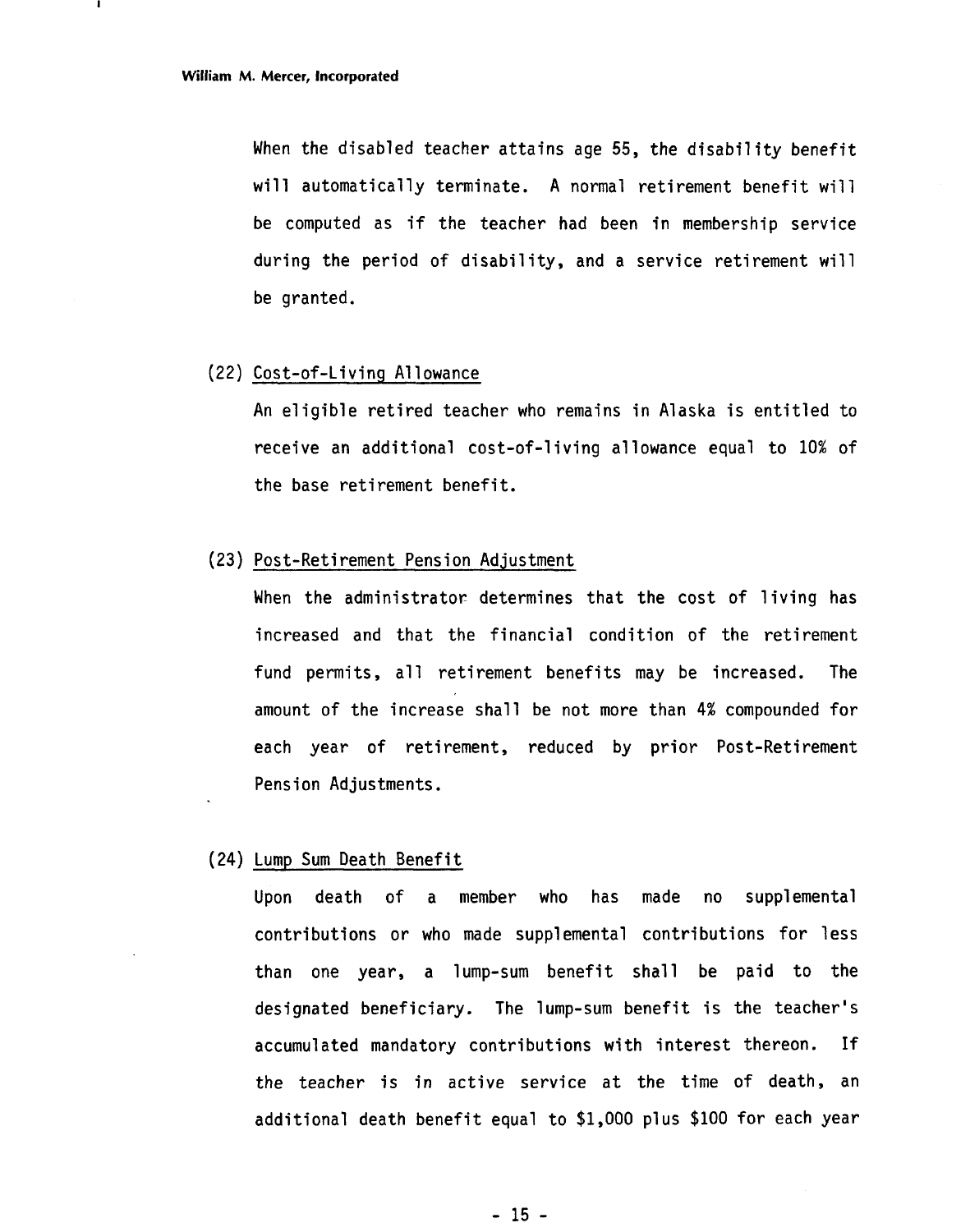of membership service (the total not to exceed \$3,000), plus \$500 if the teacher is survived by one or more minor children is also payable.

If the teacher had received a retirement benefit prior to his death, payment shall be his accumulated contributions, plus interest, minus all benefits paid.

#### (25) Survivor's Allowance

If a teacher dies while in service or while receiving a service or disability retirement benefit, is survived by one or more minor children and has made supplemental contributions for at least one year before his death, his surviving spouse is entitled to the survivor's allowance. The amount of the benefit is 35% of the teacher's base salary immediately prior to his death or becoming disabled for his spouse and 10% for each minor child up to a maximum of 40%.

#### (26) Spouse's Pension

If a teacher has made supplemental contributions for at least one year and dies while in membership service, or while receiving a disability benefit, or if a teacher has made supplemental contributions for at least five years and dies while on retirement or in deferred retirement status, the surviving spouse is entitled to receive the Spouse's Pension. The amount of the benefit is 50% of the service retirement benefit that the deceased teacher was receiving or would have received. The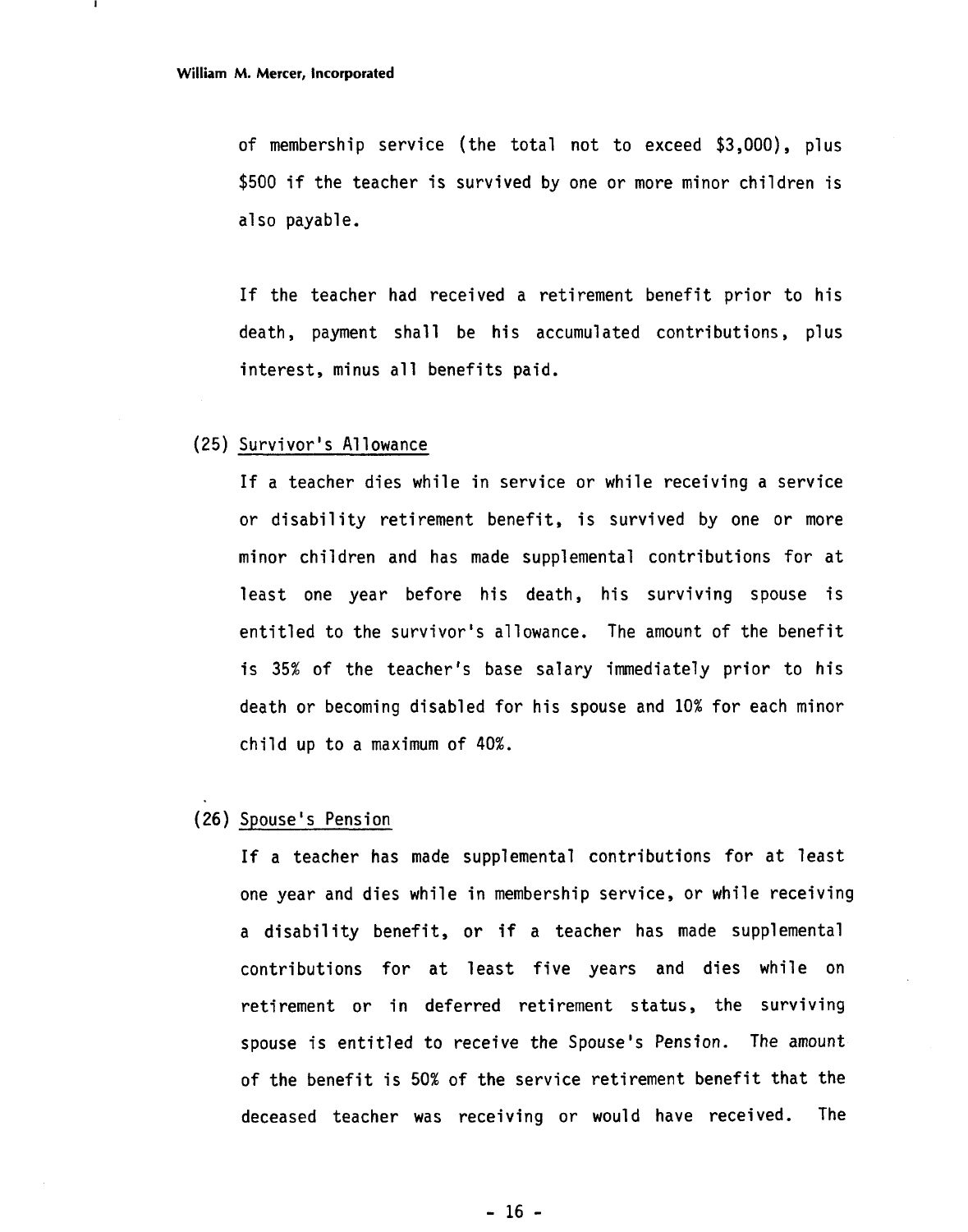- 11

÷.

Spouse's Pension commences the month following the member's death. The payment ceases when the spouse dies or remarries.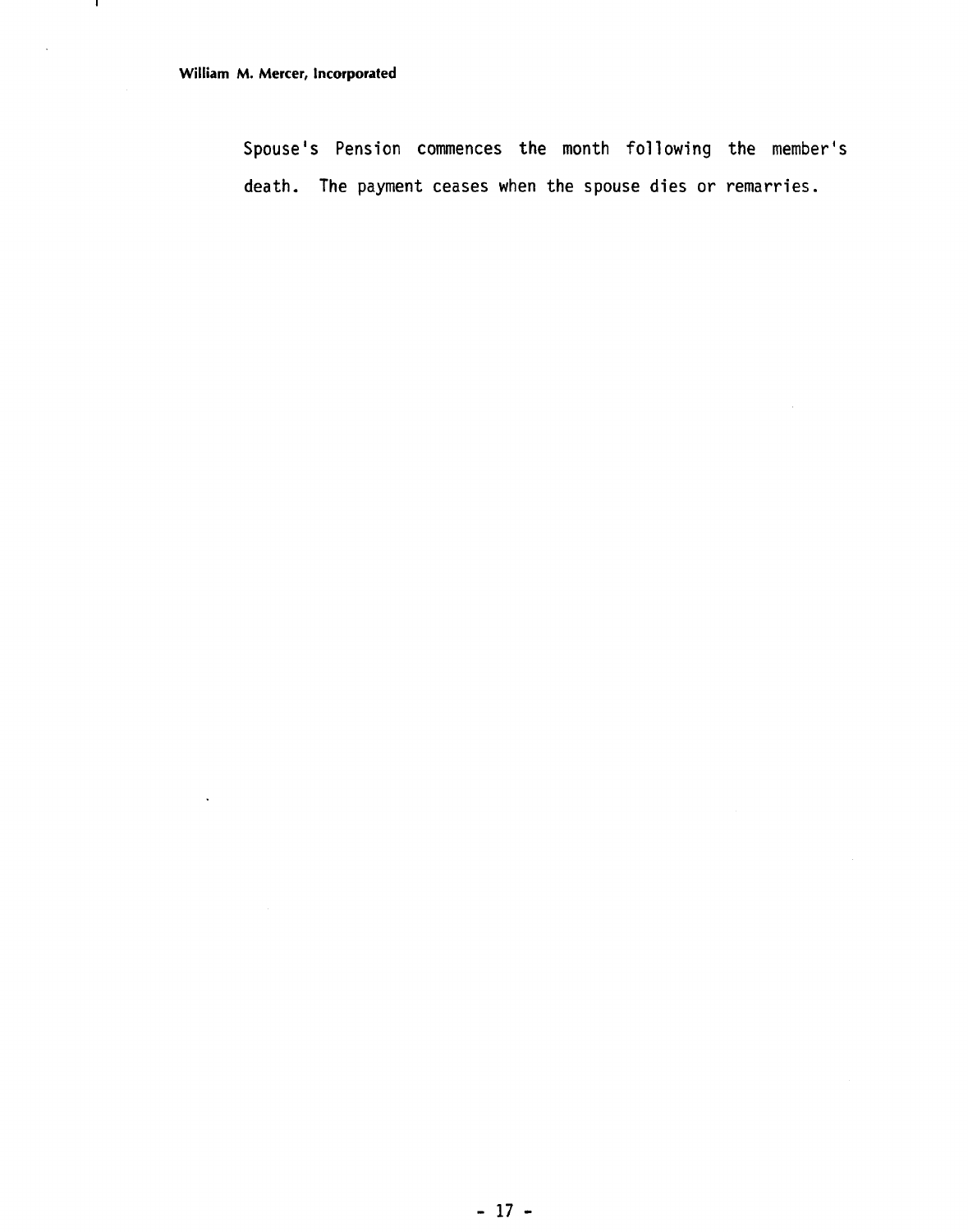#### **William M. Mercer, Incorporated**

- 11

## **1.2** MISCELLANEOUS INFORMATION

### AS OF JUNE **30**

 $\frac{1}{2}$ 

|     |                                 |                                               |          | Active Members             |           |           |           |
|-----|---------------------------------|-----------------------------------------------|----------|----------------------------|-----------|-----------|-----------|
|     |                                 |                                               | 1979     | 1980                       | 1981      | 1982      | 1983      |
| (1) | Number                          |                                               | 7,170    | 7,288                      | 7,178     | 7,563     | 7,899     |
| (2) | Average Age                     |                                               | 37.69    | 38.10                      | 38.77     | 39.19     | 39.47     |
| (3) | Average Credited<br>Service     |                                               | 8.97     | 9.09                       | 9.56      | 9.55      | 9.51      |
| (4) | Average Annual<br>Salary        |                                               | \$26,807 | \$29,685                   | \$32,326  | \$35,903  | \$37,323  |
|     |                                 |                                               |          | Retirees and Beneficiaries |           |           |           |
| (1) | Number                          |                                               | 1,136    | 1,245                      | 1,380     | 1,485     | 1,712     |
| (2) | Average Age                     |                                               | 62.95    | 63.00                      | 63.05     | 63.28     | 62.60     |
| (3) | Average Monthly<br>Benefit Base | \$                                            | 807      | \$<br>849                  | \$<br>911 | \$<br>948 | \$1,041   |
|     | C.0.L.A.                        | \$                                            | 46       | \$<br>50                   | \$<br>55  | \$<br>59  | \$<br>68  |
|     | P.R.P.A.                        | \$                                            | 129      | \$<br>145                  | \$<br>162 | \$<br>187 | \$<br>197 |
|     | <b>Total</b>                    | \$                                            | 982      | \$1,044                    | \$1,128   | \$1,194   | \$1,306   |
|     |                                 |                                               |          | <b>Vested Terminations</b> |           |           |           |
| (1) | Number                          |                                               |          |                            | 286       | 343       | 430       |
| (2) | Average Age                     |                                               |          |                            | 45.80     | 45.51     | 47.50     |
| (3) | Average Monthly Benefit         |                                               |          |                            | \$<br>675 | \$<br>736 | \$<br>908 |
|     |                                 | Not Vested Terminations With Account Balances |          |                            |           |           |           |
|     |                                 |                                               |          |                            |           |           |           |

| $(1)$ Number                | 1,051 | 987                        | 1,037 |
|-----------------------------|-------|----------------------------|-------|
| (2) Average Account Balance |       | $$4,350$ $$5,230$ $$5,360$ |       |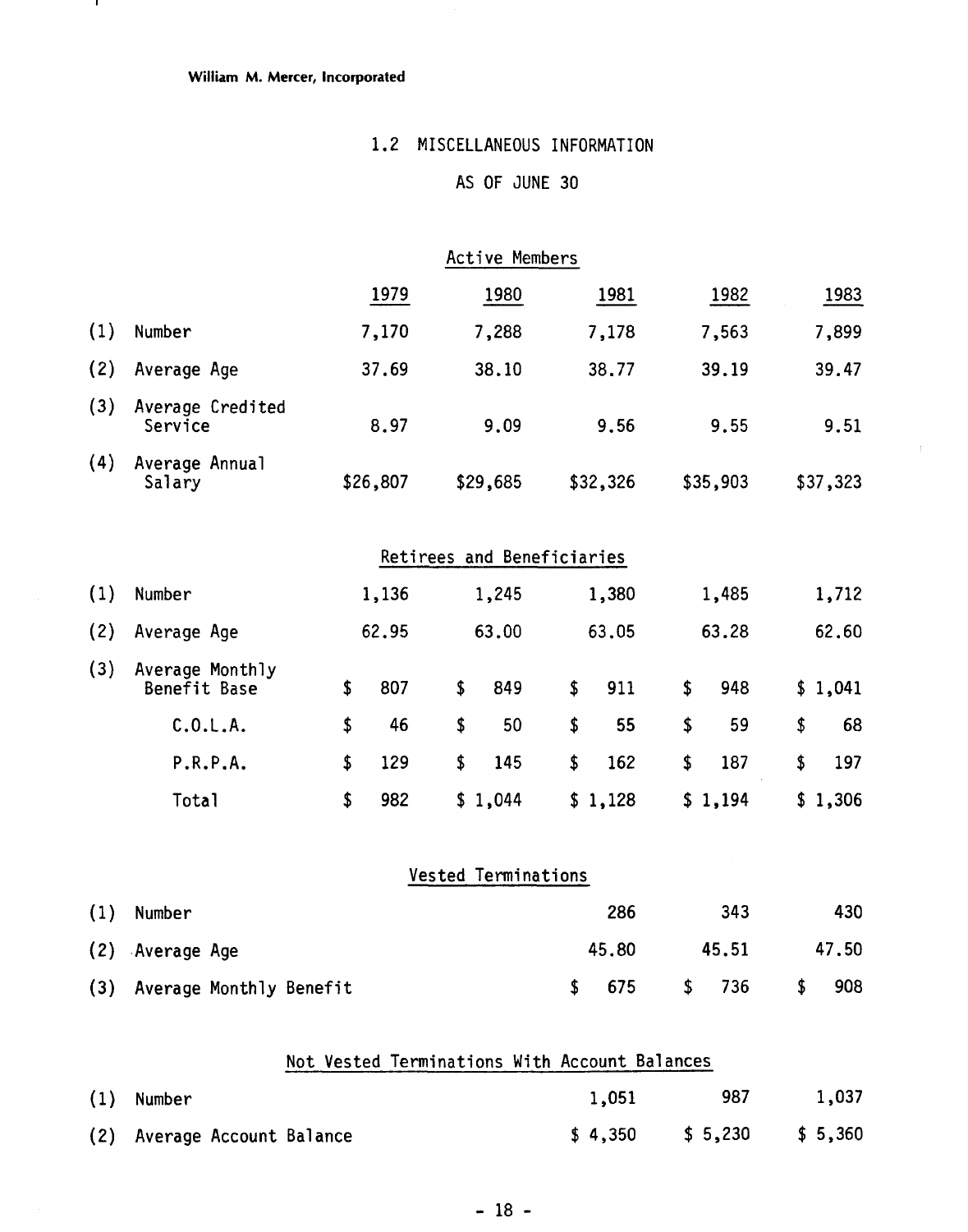|                                                                       | ш                                                        | <b>NNUAL</b><br>₹.                                                                                                 | ➤<br>$\overline{\mathbf{r}}$<br>FARNINGS                                                                                                             | Ъ.<br>A <sub>G</sub>                                                         |                                           |                                                              |                                                    | v.<br>ARNINGS                                                                                                                     | $\bullet$<br>ERV                                                                                       |                                   |
|-----------------------------------------------------------------------|----------------------------------------------------------|--------------------------------------------------------------------------------------------------------------------|------------------------------------------------------------------------------------------------------------------------------------------------------|------------------------------------------------------------------------------|-------------------------------------------|--------------------------------------------------------------|----------------------------------------------------|-----------------------------------------------------------------------------------------------------------------------------------|--------------------------------------------------------------------------------------------------------|-----------------------------------|
|                                                                       |                                                          | NUMBER                                                                                                             |                                                                                                                                                      | $\overline{M}$                                                               |                                           |                                                              | ட் ≃<br>ANNUAL<br>Number                           | ټ<br>K.<br>$\frac{1}{2}$<br>٠H                                                                                                    | Ŀ.<br>ಀ<br>$\blacktriangleleft$<br>i<br>VERJ<br>$- 4$                                                  |                                   |
|                                                                       |                                                          | بعا<br>$\bar{\circ}$                                                                                               |                                                                                                                                                      | $\omega$ $z$ $z$                                                             |                                           | نعة<br>ERVIC<br>t,                                           | ٤L.<br>$\mathbf C$                                 | NNUAL                                                                                                                             | ي ج<br>NUAI<br>ING:<br>$z$ z<br>$\alpha$                                                               |                                   |
|                                                                       | ௳<br>AGE<br>ROUI<br>U                                    | نعا<br>ᅼ<br>EOPI<br>$\mathbf{a}$                                                                                   | TOTAL<br>ANNUAL<br>RNINGS<br>A<br>Ъ.                                                                                                                 | <b>RAGE</b><br>NUALL<br>TNGS<br>$\frac{4}{4}$<br>ū                           |                                           | ROIIP<br>$\overline{c}$                                      | 包<br>د<br><b>FOP</b><br>$\sim$                     | $\sum_{k=1}^{N} \sum_{k=1}^{N}$<br>¢<br>ta:                                                                                       | Æ<br>لت                                                                                                |                                   |
|                                                                       | $\mathbf{r}$                                             |                                                                                                                    |                                                                                                                                                      | c                                                                            |                                           | ∘                                                            |                                                    | ٠<br>ຶ<br>r<br>$\infty$                                                                                                           | ≎<br>∙                                                                                                 |                                   |
|                                                                       | $\blacksquare$ $\blacksquare$<br>- 81<br>$\circ$ $\circ$ | $\bullet$                                                                                                          | $\circ$ $\infty$ $\circ$                                                                                                                             |                                                                              |                                           |                                                              | ים ידי                                             | $\sigma$ +<br>$\sim$ 10<br>$\overline{r}$<br>É                                                                                    | $\bullet$                                                                                              |                                   |
|                                                                       | $\bullet$                                                |                                                                                                                    |                                                                                                                                                      | ₩<br>$\rightarrow$ m                                                         |                                           |                                                              |                                                    | 68<br>m,<br>۰c                                                                                                                    | r<br>$\bullet$                                                                                         |                                   |
|                                                                       | $\sigma$ + $\sigma$ +<br>$\sim$ $\sim$<br>$\bullet$      | ONMHOOMNNN WMOO<br>$\infty$ or or $\infty$ in mixer $\leftarrow$<br>troxnonnt                                      | romno Hmo Hom<br>$NNC$ $C+$ $C$ $N$ $C$ $n$<br>$\begin{array}{c}\n\alpha & \beta & \gamma & \gamma \\ \alpha & \beta & \gamma & \gamma\n\end{array}$ | r<br>$\bullet$<br>0.00000000000000<br>componidado<br>ひつうううすうすうす              |                                           | $\sim$ $\sim$                                                | アちょうくうし<br>mormouno no no<br>4 7 7 8 50 60 61 52 4 | ₹<br>M.<br>$\blacktriangledown$<br>400<br><b>PPEDM</b><br>9.07999900<br>n d d d d w w d d w<br>$N \wedge N = 0$ $\omega \wedge m$ | mme<br>$\mathbf{r}$<br>n NotNh no no no<br>$9.449$ $0.070$ $0.07$<br><b><i><u>NMMMMMWSSTAN</u></i></b> |                                   |
|                                                                       | $\bullet$<br>$\blacksquare$<br>$\bullet$                 | $\frac{1}{2}$                                                                                                      | ٠                                                                                                                                                    | ₩                                                                            |                                           | ↩                                                            |                                                    | $\bullet$<br>$\bullet$<br>$\overline{ }$                                                                                          | $\overline{ }$                                                                                         |                                   |
|                                                                       | ₹<br>◆<br>$\bullet$                                      | $\rightarrow$                                                                                                      | ٠                                                                                                                                                    | 0<br>$\sim$ $\sim$                                                           |                                           | ⋖                                                            |                                                    | $\circ$<br>$\alpha$<br>$\circ$                                                                                                    | ◆                                                                                                      |                                   |
|                                                                       | 49<br>٠                                                  |                                                                                                                    |                                                                                                                                                      | œ<br>$\blacktriangledown$                                                    |                                           | $\circ$ m                                                    | N <sub>N</sub>                                     | ↞<br>۱c<br>۰                                                                                                                      | $\bullet$<br>۱O.                                                                                       |                                   |
|                                                                       | ◆<br>ഗ<br>$\bullet$                                      |                                                                                                                    | $\bullet$                                                                                                                                            | ₹<br>$\boldsymbol{\infty}$                                                   |                                           | 0.40404                                                      |                                                    | $\sim$<br><b>The Second</b><br>$\infty$<br>$\alpha$ d <sub>i</sub> $\alpha$                                                       | $\sim$<br>₩                                                                                            |                                   |
|                                                                       | ᡡ<br>မာ<br>$\pmb{\ast}$                                  |                                                                                                                    | ٠                                                                                                                                                    | ෑ<br>$\rightarrow$                                                           |                                           | (سي.<br>$\bullet$ in                                         |                                                    | œ<br>œ<br>$\bullet$<br>$\mathbf{C}^{\dagger}$                                                                                     | io.<br>r                                                                                               |                                   |
|                                                                       | ₩<br>۰<br>$\bullet$                                      |                                                                                                                    |                                                                                                                                                      | ء<br>in.                                                                     |                                           |                                                              |                                                    | $\sim$ $\sim$<br>$\blacksquare$<br>$\rightarrow$<br>$-1$                                                                          | $\circ$<br>◆                                                                                           |                                   |
|                                                                       | ᡡ<br>$\ddot{\bullet}$<br>$\bullet$<br>65                 | $\overline{\phantom{a}}$                                                                                           | ٠                                                                                                                                                    | ∊<br>$\mathbf{r}$                                                            |                                           | ٠                                                            | ഗ                                                  | 0<br>بس<br>$\sim$ $\sim$<br>$\sim$ $\sim$                                                                                         | N N<br>$\blacksquare$                                                                                  |                                   |
|                                                                       | ÷<br>ł<br>70                                             |                                                                                                                    |                                                                                                                                                      | عہ<br>$\sim$<br>$\infty$                                                     |                                           | $N$ $N$ $m$<br>ŧ<br>$\circ$ in $\circ$ in<br>ᆔᆔ <b>ᅅᇬ</b> ᇄᇄ | $\sigma - \infty$ $\sigma - \infty$                | œ<br>$\blacksquare$<br>0<br>↞<br>$\sim$<br>₹                                                                                      | $\bullet$                                                                                              |                                   |
|                                                                       | o<br>۰<br>75                                             |                                                                                                                    | 0                                                                                                                                                    | c                                                                            |                                           | $\sigma$                                                     |                                                    | c                                                                                                                                 | 0                                                                                                      |                                   |
|                                                                       | ۰<br>$\bullet$<br>$\infty$                               |                                                                                                                    | $\bullet$                                                                                                                                            | ≎                                                                            |                                           | ٠<br>$\sim$ $\sim$<br>◆                                      |                                                    | $\bullet$                                                                                                                         | $\bullet$                                                                                              |                                   |
|                                                                       | 2ء<br>Æ<br>E<br>Ō<br>⊷                                   | э.<br>o.<br>œ<br>r                                                                                                 | ₩<br>4<br>m<br>$\overline{\phantom{0}}$<br>$\rightarrow$<br>$\infty$<br>₩<br>ີ<br>$\sim$                                                             | m<br>N<br>m<br>r<br>$\sim$                                                   |                                           | تسر<br>⋖<br>÷<br>င<br>بسع                                    | ው<br>$\bullet$<br>$\sim$                           | 0<br>$\bullet$<br>١O<br>r<br>$\overline{\phantom{a}}$<br>$\alpha$<br>l et<br>۰<br>$\sim$                                          | m<br>$\sim$<br>m<br>r<br>m                                                                             |                                   |
|                                                                       |                                                          |                                                                                                                    |                                                                                                                                                      | نت<br>Ü<br>Н<br>><br>$\alpha$<br>Ιz,<br>w,                                   | S<br>GROUP                                | $\mathbf{L}$<br>υ<br>жī,<br>➤<br>ø                           | GROUPS                                             |                                                                                                                                   |                                                                                                        |                                   |
|                                                                       |                                                          |                                                                                                                    | v)                                                                                                                                                   | $\propto$<br>Ш                                                               | ш<br>ひ                                    | ĸ<br>ပ                                                       | a<br>⋍<br>c                                        |                                                                                                                                   |                                                                                                        |                                   |
|                                                                       |                                                          |                                                                                                                    |                                                                                                                                                      |                                                                              |                                           |                                                              |                                                    |                                                                                                                                   |                                                                                                        |                                   |
| لعا<br>v<br>4                                                         | 0                                                        | ۰<br>w.<br>ෑ                                                                                                       | 4<br>بسب<br>$\frac{1}{2}$<br>$\leftarrow$<br>ລາ                                                                                                      | い<br>$\blacksquare$                                                          | ₹<br>$\sim$<br>÷<br>Ō<br>$\sim$           | ۰<br>$\sim$<br>÷<br>w.<br>$\sim$                             | ◆<br><b>M</b><br>$\bullet$<br>$\sim$               | σ<br><b>CO</b><br>U.<br>$\sim$                                                                                                    | $\bullet$<br>$\bullet$                                                                                 | ᇦ<br>$\blacktriangleleft$<br>TOT. |
| $\mathbf{I}$                                                          |                                                          |                                                                                                                    |                                                                                                                                                      | 0                                                                            |                                           |                                                              |                                                    |                                                                                                                                   |                                                                                                        |                                   |
| $\blacktriangleright$<br>ວາ<br>$\blacksquare$<br>$\bullet$            | $\bullet$                                                | っこ                                                                                                                 | OCOOMENMOONCCO4<br>っ                                                                                                                                 |                                                                              | င္ င                                      |                                                              | 0                                                  | c                                                                                                                                 |                                                                                                        | CNM HOC MNNN CMOOO<br>c           |
| $\bullet$<br>$\bullet$ : $\bullet$                                    | $\blacktriangledown$                                     |                                                                                                                    |                                                                                                                                                      |                                                                              |                                           |                                                              |                                                    |                                                                                                                                   |                                                                                                        | $\alpha$ $\sigma$                 |
| ₩<br>$N$ $N$ $m$<br>$\bullet$                                         |                                                          |                                                                                                                    |                                                                                                                                                      | $\circ \circ \circ \circ$                                                    |                                           |                                                              | $\circ \circ \circ$                                | $\bullet \bullet$                                                                                                                 | 0                                                                                                      | <del>ed</del> and and             |
| $\sigma$<br>$\rightarrow$<br>$\bullet$                                |                                                          |                                                                                                                    |                                                                                                                                                      |                                                                              |                                           | 0                                                            |                                                    |                                                                                                                                   | っ                                                                                                      |                                   |
| ▾<br>₹<br>$\pmb{\ast}$                                                | $\rightarrow$ $\sim$ $\sim$ $\sim$ $\sim$                | MOUNONUM<br>HP C C N H<br>$\begin{array}{c} \hbox{\scriptsize co.p.o.m} \to \hbox{\scriptsize co.p.m} \end{array}$ | OK G TMGN<br><b>15421</b><br>$\mathbf{u}$ $\mathbf{v}$ $\mathbf{u}$ $\mathbf{w}$                                                                     | <b>NMMOHNCCC</b><br><u>ው ጥ ነበ <del>።</del> ቁ <del>።</del></u><br>$M \sim -1$ | $\circ$ $\circ$ $\circ$ $\circ$ $\circ$   | $\bullet$                                                    | $\circ \circ$                                      | coooocco                                                                                                                          | င                                                                                                      | $Q \circ Q$<br>--00000002         |
| o,<br>÷<br>п                                                          |                                                          |                                                                                                                    |                                                                                                                                                      |                                                                              |                                           | $\epsilon$<br>$\frac{1}{2}$                                  |                                                    |                                                                                                                                   | 0                                                                                                      |                                   |
| ₩<br>S.<br>6                                                          |                                                          |                                                                                                                    | ဖေအဖ                                                                                                                                                 |                                                                              | 420N                                      |                                                              | $\bullet$                                          |                                                                                                                                   |                                                                                                        | $\sim$                            |
| ္မွဳ<br>$\bullet$                                                     |                                                          |                                                                                                                    |                                                                                                                                                      |                                                                              | $\blacktriangledown$ $\blacktriangledown$ | w.<br>$\overline{\phantom{a}}$                               | 0 0 0 0                                            |                                                                                                                                   | ≎                                                                                                      | ₹                                 |
| ₹<br>ę,<br>$\bullet$                                                  |                                                          |                                                                                                                    | $\pi \propto \infty$                                                                                                                                 |                                                                              |                                           | ູ                                                            |                                                    |                                                                                                                                   | ≏                                                                                                      | $\overline{\phantom{a}}$          |
| ᡋ<br>$\bullet$<br>$\bullet$<br>$\circ$ n<br>$\mathbf{c}$ $\mathbf{c}$ |                                                          |                                                                                                                    |                                                                                                                                                      |                                                                              | $ \circ$                                  |                                                              |                                                    |                                                                                                                                   |                                                                                                        | $\overline{\phantom{0}}$          |
| ┭<br>$\bullet$<br>70                                                  |                                                          |                                                                                                                    |                                                                                                                                                      |                                                                              |                                           |                                                              |                                                    |                                                                                                                                   |                                                                                                        |                                   |
| ᡡ                                                                     |                                                          |                                                                                                                    | ⊃                                                                                                                                                    |                                                                              | c                                         | င                                                            | ∘                                                  |                                                                                                                                   |                                                                                                        |                                   |
|                                                                       |                                                          | ೦                                                                                                                  | ≎                                                                                                                                                    |                                                                              | $\bullet$                                 | 0                                                            | $\circ$ $\infty$                                   | $\circ$ $\circ$                                                                                                                   |                                                                                                        |                                   |
| $\frac{1}{4}$<br>$75 - 104$<br>$T00 + 104$                            | S<br>28                                                  | ဟ<br>$\mathbf{r}$<br>$\sim$<br>₹                                                                                   | 5g<br>$\boldsymbol{\sim}$                                                                                                                            | n.<br>$\infty$                                                               | ా<br>c                                    | ۱Ω                                                           |                                                    |                                                                                                                                   |                                                                                                        | ۰<br>$\alpha$<br>$\overline{ }$   |
|                                                                       |                                                          |                                                                                                                    |                                                                                                                                                      |                                                                              |                                           |                                                              |                                                    |                                                                                                                                   |                                                                                                        |                                   |

i.

 $\frac{1}{\sqrt{2}}$ 

VALUATION DATE 6/30/83

 $\mathbf{I}$ 

 $\frac{1}{2}$ 

STATE OF ALASKA - TRS ACTIVES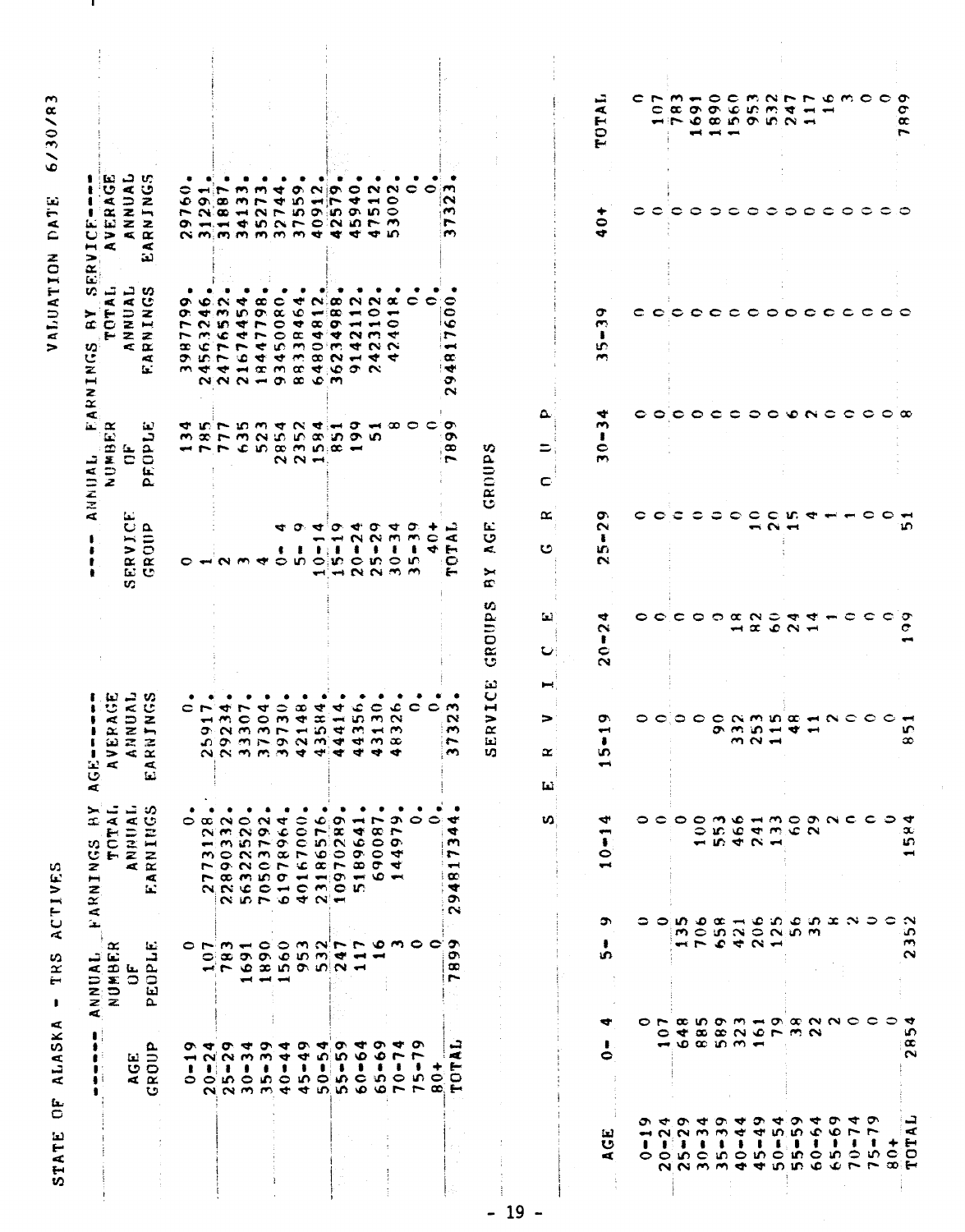$\mathbf{L}$ 

### 1.3 STATISTICS ON NEW RETIREES

DURING THE YEAR ENDING JUNE 30

|                              | 1979      | 1980         | 1981      | 1982      | 1983           |
|------------------------------|-----------|--------------|-----------|-----------|----------------|
| Service                      |           |              |           |           |                |
| Number                       | 139       | 153          | 129       | 109       | 242            |
| Average Age<br>At Retirement | 55.60     | 56.20        | 55.70     | 55.24     | 54.54          |
| Average Benefit              | \$1,145   | \$1,252      | \$1,320   | \$1,425   | \$1,680        |
| Disability                   |           |              |           |           |                |
| Number                       | 9         | $\mathbf{3}$ | 8         | 10        | $\overline{7}$ |
| Average Age<br>At Retirement | 48.03     | 48.76        | 42.56     | 44.47     | 45.03          |
| Average Benefit              | \$1,546   | \$1,799      | \$1,766   | \$2,075   | \$2,333        |
| Survivor                     |           |              |           |           |                |
| Number                       | 12        | 8            | 16        | 5         | $\mathbf{3}$   |
| Average Age<br>At Retirement | 49.85     | 58.25        | 53.39     | 67.39     | 43.36          |
| Average Benefit              | \$<br>550 | \$<br>602    | \$<br>956 | \$<br>700 | \$1,727        |
| Total                        |           |              |           |           |                |
| Number                       | 160       | 164          | 153       | 124       | 252            |
| Average Age<br>At Retirement | 54.74     | 56.16        | 55.62     | 55.70     | 54.14          |
| Average Benefit              | \$1,123   | \$1,230      | \$1,305   | \$1,448   | \$1,699        |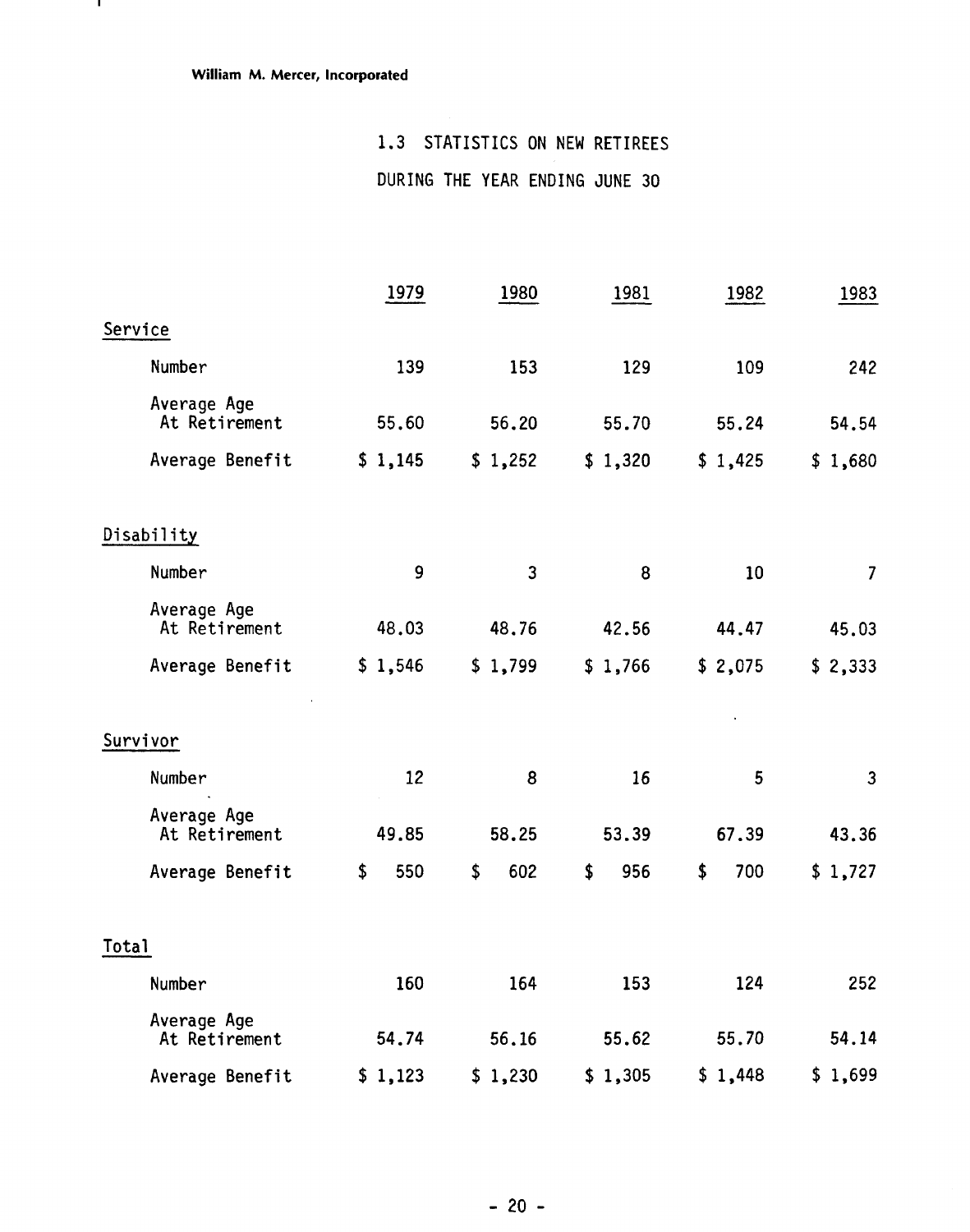$\blacksquare$ 

### **1.4** STATISTICS ON ALL RETIREES

 $\ddot{\phantom{a}}$ 

### AS OF JUNE **30**

|                                                                                                          | 1981                 | 1982                 | 1983           |
|----------------------------------------------------------------------------------------------------------|----------------------|----------------------|----------------|
| Normal Retirement                                                                                        |                      |                      |                |
| Number                                                                                                   | 1,262                | 1,361                | 1,579          |
| Average Age At Retirement                                                                                | 57.86                | 57.59                | 57.01          |
| Average Age Now                                                                                          | 64.00                | 64.19                | 63.44          |
| Average Monthly Benefit                                                                                  | \$1,128.00           | \$1,192.75           | \$1,305.08     |
| Widow's Benefits                                                                                         |                      |                      |                |
| Number                                                                                                   | 34                   | 36                   |                |
| Average Age At Retirement                                                                                | 61.18                | 59.74                | 59.13          |
| Average Age Now                                                                                          | 64.99                | 66.11                | 66.22          |
| Average Monthly Benefit                                                                                  | 529.50<br>\$         | \$<br>566.17         | \$<br>812.92   |
| Survivor's Benefits<br>Number<br>Average Age At Retirement<br>Average Age Now<br>Average Monthly Benefit | 31<br>41.24<br>45.75 | 31<br>41.27<br>46.86 | 37.83<br>43.09 |
|                                                                                                          | \$1,190.75           | \$1,184.33           | \$1,264.17     |
| Disabilities                                                                                             |                      |                      |                |
| Number                                                                                                   | 53                   | 57                   |                |
| Average Age At Retirement                                                                                | 44.58                | 44.13                |                |
| Average Age Now                                                                                          | 49.22                | 48.63                | 43.32<br>48.36 |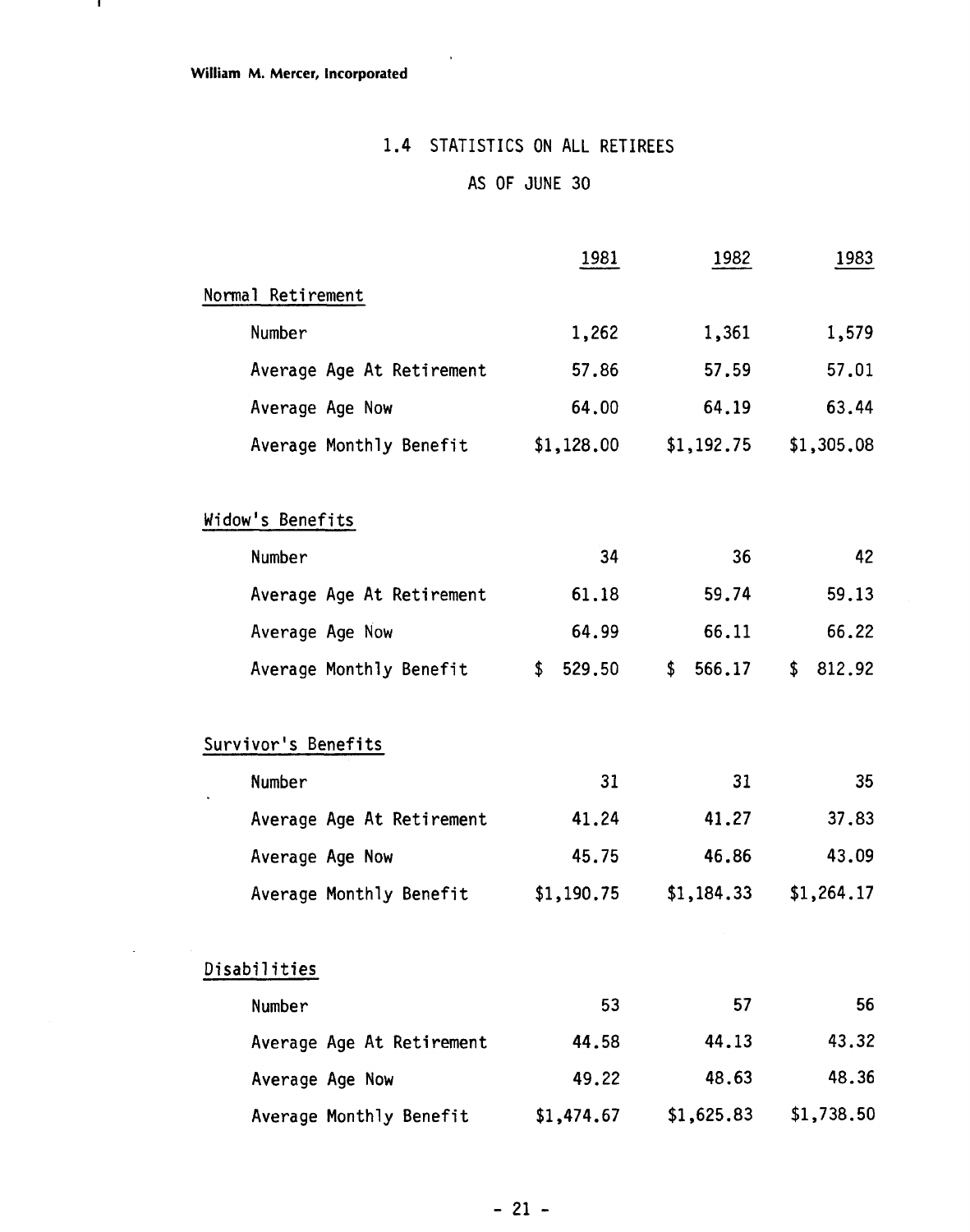#### 1.5 ACTUARIAL METHOD AND ASSUMPTIONS

#### Valuation of Liabilities

- A. Actuarial Method Attained Age Normal, also known as Aggregate Method with Supplemental Liability. The unfunded accrued benefit liability is amortized over 30 years.
- B. Actuarial Assumptions
	- 1. Interest 2. Salary Scale 8% per year, compounded annually, net of investment expenses. 8% per year for the first five years of employment and **7%** per year thereafter. 3. Health Inflation 8% per year. 4. Mortality 5. Turnover 6. Disability **7.** Retirement Age 1971 Group Annuity Mortality Table. Based upon the 1980-81 actual total turnover experience. (See Table 1). Incidence rates in accordance with Table 2. Post-disability mortality in accordance with rates published by the Pension Benefit Guaranty Corporation to reflect mortality of those<br>receiving disability benefits receiving disability under Social Security. The average of age 60 and the earliest age for which unreduced<br>retirement benefits will be retirement benefits
	- 8. Spouse's Age Wives are assumed to be four years younger than husbands.

available.

9. Contribution Refunds 100% of those terminating after age 35 with eight or more years of service will leave their contributions and thereby retain their deferred vested benefit. All others who terminate are<br>assumed to have their contributions refunded.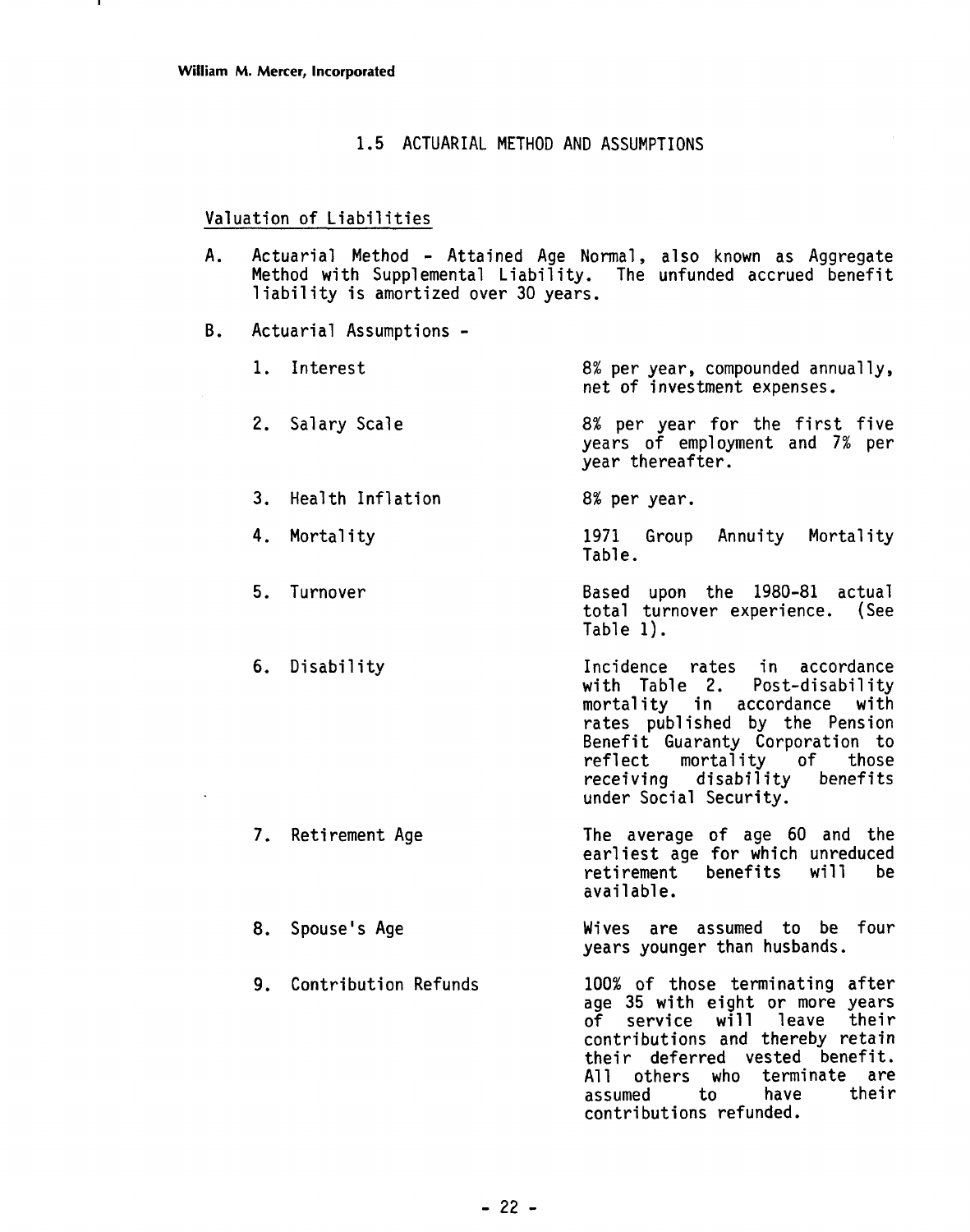| 10. C.0.L.A.   | 49% of those receiving retirement<br>benefits will be eligible for<br>C.0.L.A.                                               |
|----------------|------------------------------------------------------------------------------------------------------------------------------|
| 11. Sick Leave | 4.7 days of unused sick leave for<br>each year of service will be<br>available to be credited once the<br>member is retired. |
| 12. Expenses   | No loading for expenses.                                                                                                     |

#### Valuation of Assets

 $\ddot{\phantom{a}}$ 

Based upon the three-year average ratio between market and book values of the System's assets. Assets are accounted for on an accrued basis.

#### Valuation of Medical Benefits

Medical benefits for retirees are provided by the payment of premiums from the trust fund. A pre-65 cost and lower post-65 cost (due to Medicare) were assumed such that the total rate for all retirees equals the present premium rate. These medical premiums are then increased with the health inflation assumption. The same method used for funding retirement benefits is also used to fund health benefits.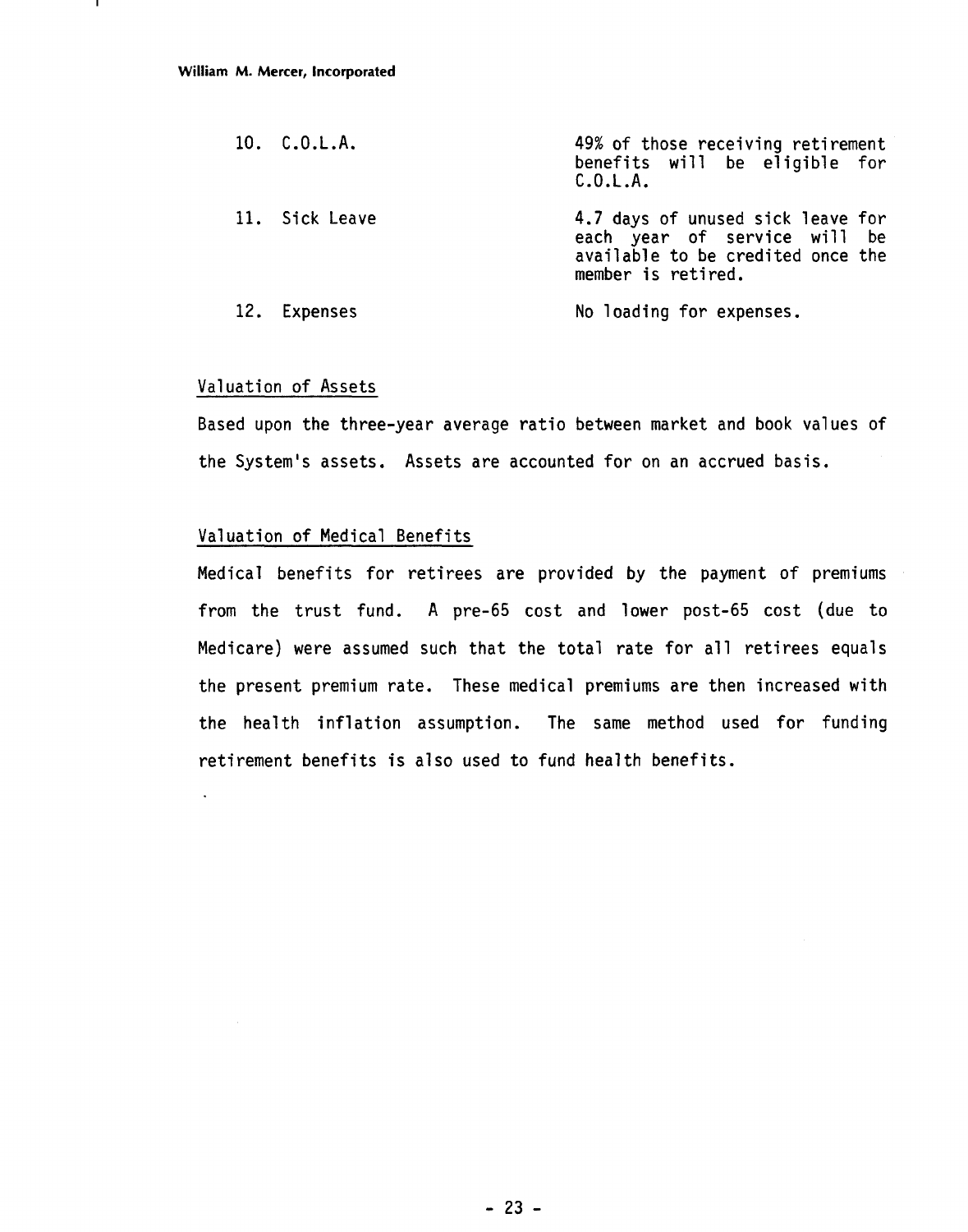$\bar{\beta}$ 

### TABLE 1

### EMPLOYEE TURNOVER ASSUMPTIONS

| Select Rates of Turnover<br>During the First 3 Years<br>of Employment |                                     | After 3 Years of<br>Employment                                                         |
|-----------------------------------------------------------------------|-------------------------------------|----------------------------------------------------------------------------------------|
| Year of<br>Employment                                                 | Males                               | Attained<br>Age<br>Rate                                                                |
| $\frac{1}{2}$                                                         | .12<br>.26<br>.32                   | .1500<br>20<br>21<br>.1500<br>22<br>.1500<br>23<br>.1500<br>.1500<br>24<br>25<br>.1500 |
| Year of<br>Employment<br>$\frac{1}{2}$                                | <b>Females</b><br>.09<br>.11<br>.16 | 26<br>.1500<br>27<br>.1500<br>28<br>.1500<br>29<br>.1500<br>30<br>.1400                |
|                                                                       |                                     | .1300<br>31<br>32<br>.1200<br>33<br>.1100<br>34<br>.1000<br>35<br>.0900                |
|                                                                       |                                     | 36<br>.0800<br>37<br>.0800<br>38<br>.0700<br>39<br>,0700<br>40<br>.0650                |
|                                                                       |                                     | .0650<br>41<br>42<br>.0650<br>43<br>.0600<br>44<br>,0600<br>45<br>.0600                |
|                                                                       |                                     | 46<br>.0600<br>47<br>.0550<br>48<br>.0550<br>49<br>.0550<br>50<br>.0500                |
|                                                                       |                                     | .0500<br>51<br>52<br>.0500<br>.0500<br>53<br>.0500<br>54<br>.0000<br>55 and Up         |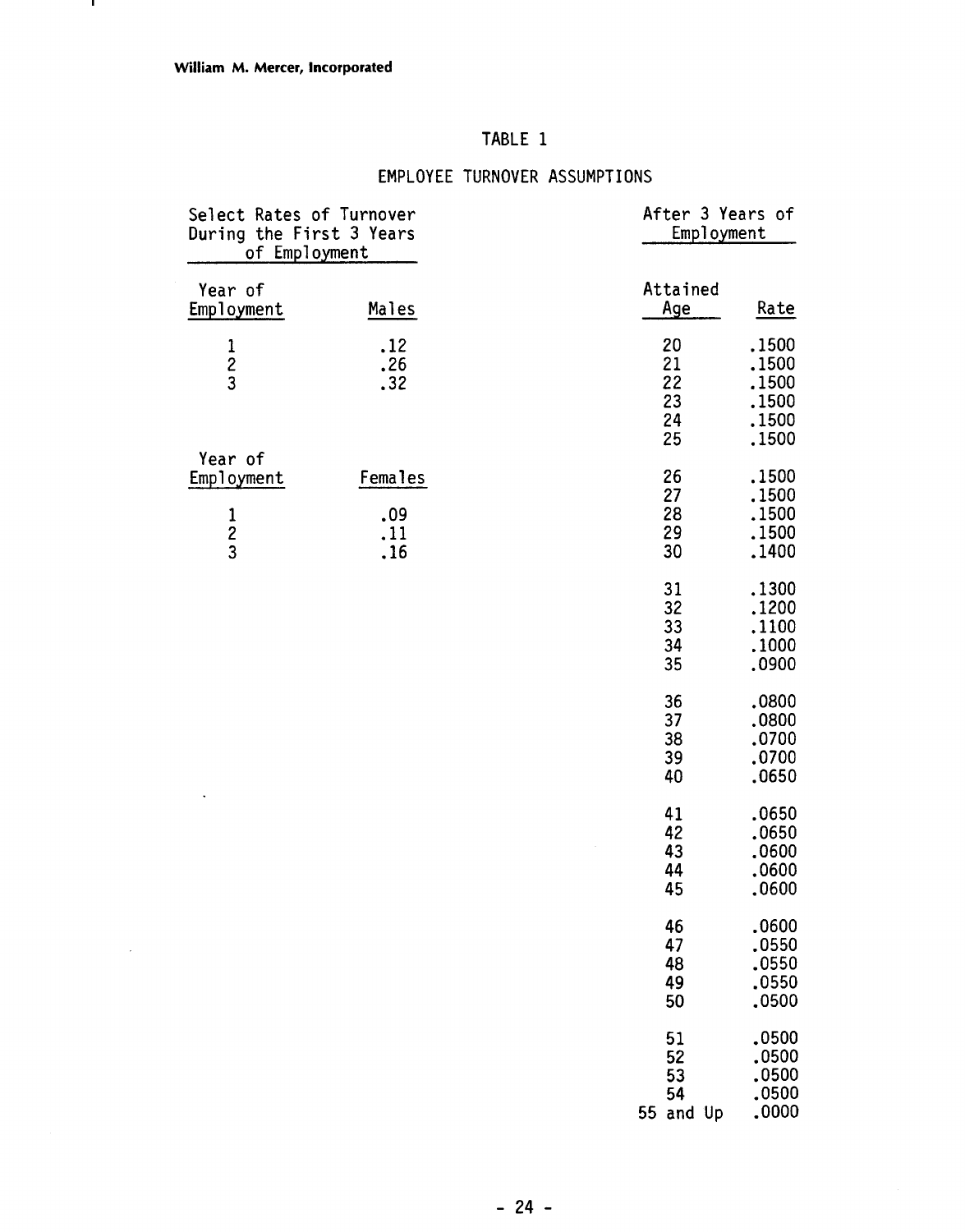## TABLE 2

**William M. Mercer, Incorporated DISABILITY RATES** 

 $\hat{\mathbf{v}}$ 

 $\mathcal{A}$ 

#### ANNUAL RATES FOR 1,000 EMPLOYEES

|                            | DISABILITY RATES |                                             |
|----------------------------|------------------|---------------------------------------------|
|                            |                  | L RATES FOR 1,000 EMPLOYEES                 |
| Age                        |                  | Rate                                        |
| 20<br>21<br>22<br>23<br>24 |                  | .70<br>.71<br>.72<br>.73<br>.74             |
| 25<br>26<br>27<br>28<br>29 |                  | .75<br>.76<br>.78<br>.80<br>.82             |
| 30<br>31<br>32<br>33<br>34 |                  | .84<br>.86<br>.88<br>.90<br>.93             |
| 35<br>36<br>37<br>38<br>39 |                  | .96<br>.99<br>1.03<br>1.07<br>1.11          |
| 40<br>41<br>42<br>43<br>44 |                  | 1.15<br>1.20<br>1.27<br>1.36<br>1.48        |
| 45<br>46<br>47<br>48<br>49 |                  | 1.62<br>1.76<br>$\frac{1.91}{2.07}$<br>2.23 |
| 50<br>51<br>52<br>53<br>54 |                  | 2.40<br>2.60<br>2.86<br>3.18<br>3.56        |
| 55<br>56<br>57<br>58<br>59 |                  | 4,00<br>4.59<br>5.34<br>6.10<br>7.20        |
| 60<br>61<br>62<br>63<br>64 |                  | 8.43<br>9.75<br>11.30<br>13.05<br>14.90     |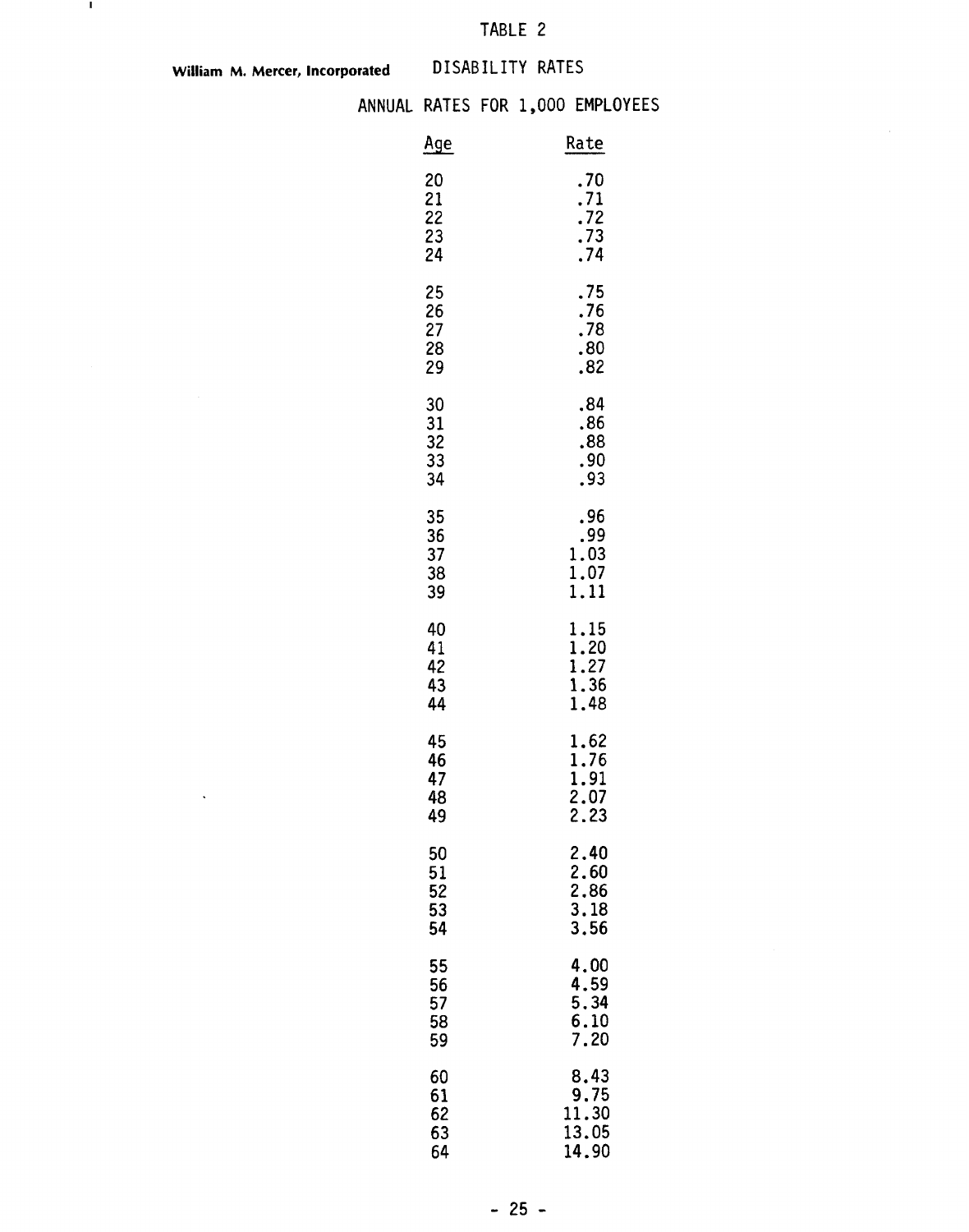л.

### SECTION 2

### DETAILED VALUATION RESULTS

This section presents in the detail the results of the actuarial valuation that were outlined in the Summary.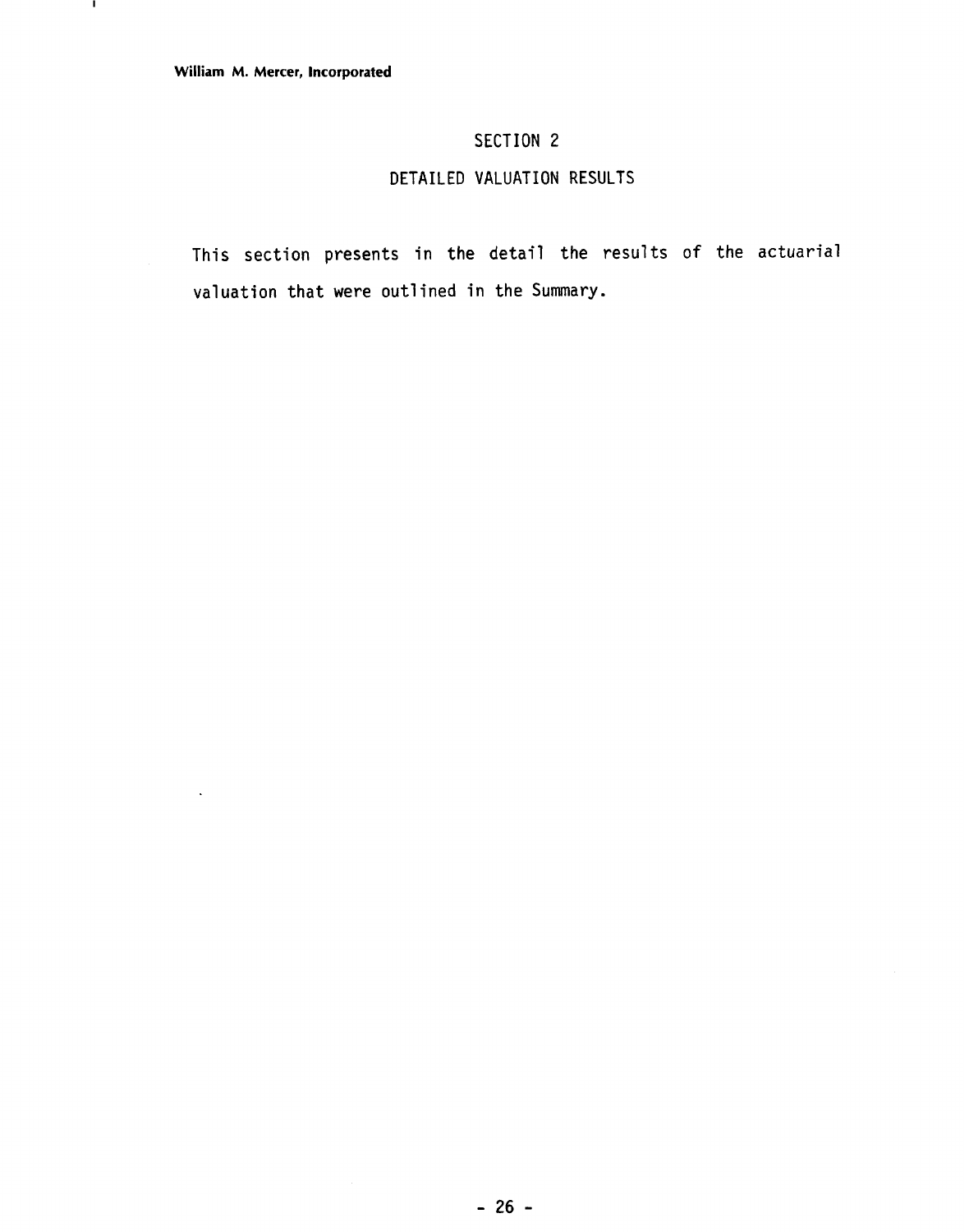$\bar{\beta}$ 

# 2.1 STATEMENT OF NET ASSETS AS OF JUNE 30, 1983 ( '000 OMITTED)

|                                               | Cost Value | Market Value |
|-----------------------------------------------|------------|--------------|
| Cash                                          | \$2,414    | \$2,414      |
| CD's and Other Short-<br>Term Issues          | 20,350     | 20,350       |
| Gold                                          | 20,905     | 14,181       |
| Investment Securities:                        |            |              |
| U.S. Government                               | 241,511    | 227,881      |
| Other                                         | 25,864     | 20,496       |
| Common Stock (including<br>Convertible Stock) | 63,660     | 90,181       |
| Real Estate Equity Fund                       | $-27,924$  | 29,592       |
| Loans & Mortgages                             | 169,842    | 169,842      |
| Miscellaneous                                 | 16,445     | 16,445       |
| Total Assets                                  | \$588,915  | \$591,382    |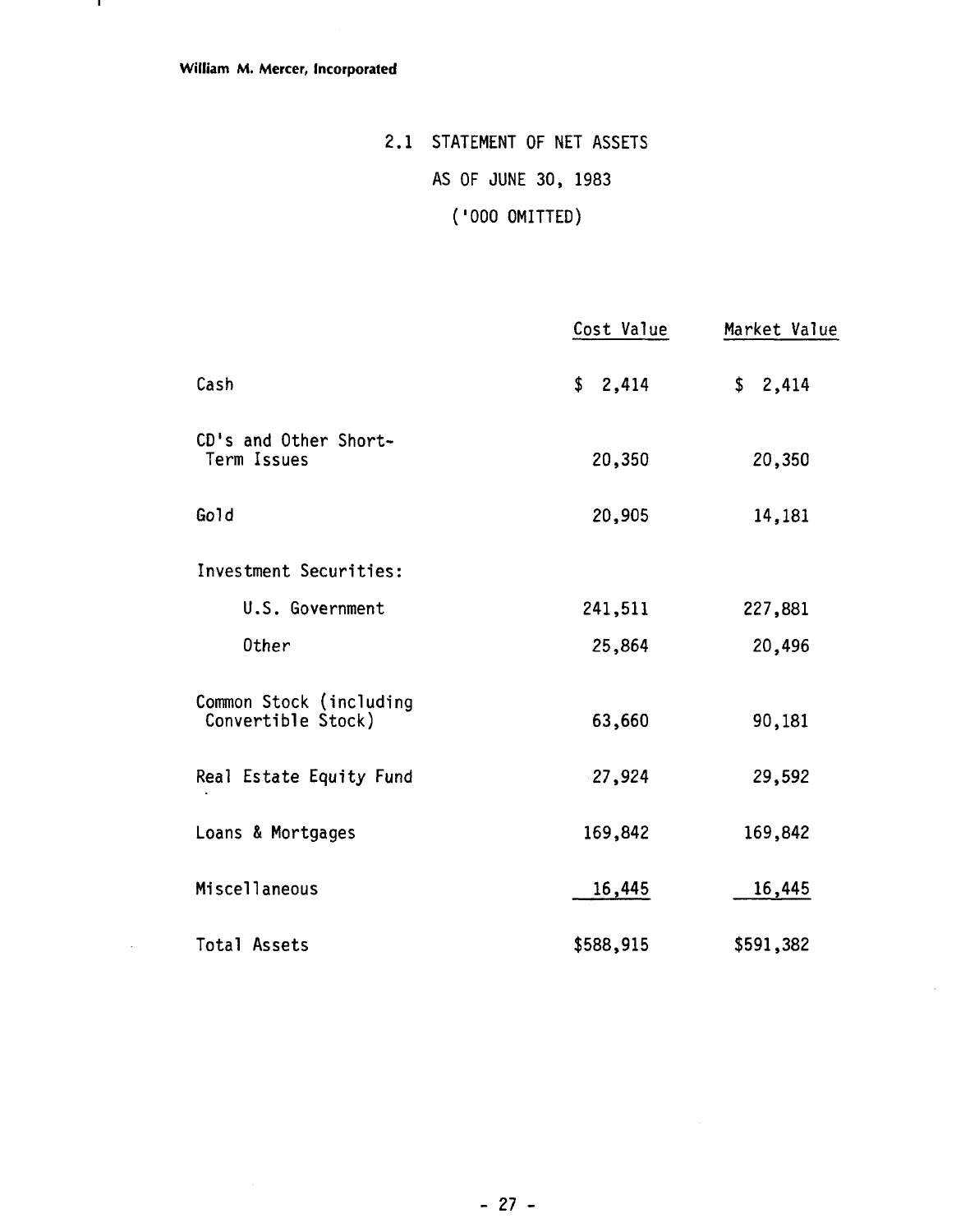$\blacksquare$ 

### 2.2 CHANGES IN NET ASSETS

### DURING FISCAL YEAR 1983

Net Assets, 6-30-82

\$443,528,570

Additions:

|                      | Employee Contributions                       | \$24,546,266 |               |
|----------------------|----------------------------------------------|--------------|---------------|
|                      | Employer and State<br>Matching Contributions | 54,717,900   |               |
|                      | Investment Income                            | 62,075,568   |               |
| Indebtedness         | Interest on Member's                         | 771,414      |               |
|                      | Unrealized Gain (Loss)<br>on Investments     | 36, 217, 914 | 178,329,062   |
| <b>Deductions:</b>   |                                              |              |               |
|                      | Medical Benefits                             | \$2,307,011  |               |
|                      | Retirement Benefits                          | 24,053,352   |               |
|                      | Refunds of Contributions                     | 2,509,240    |               |
|                      | Administrative Expenses                      | 1,605,430    | 30,475,033    |
| Net Assets, 6-30-83  |                                              |              | \$591,382,599 |
| Rate During the Year | Approximate Investment Return                |              | 20.99%        |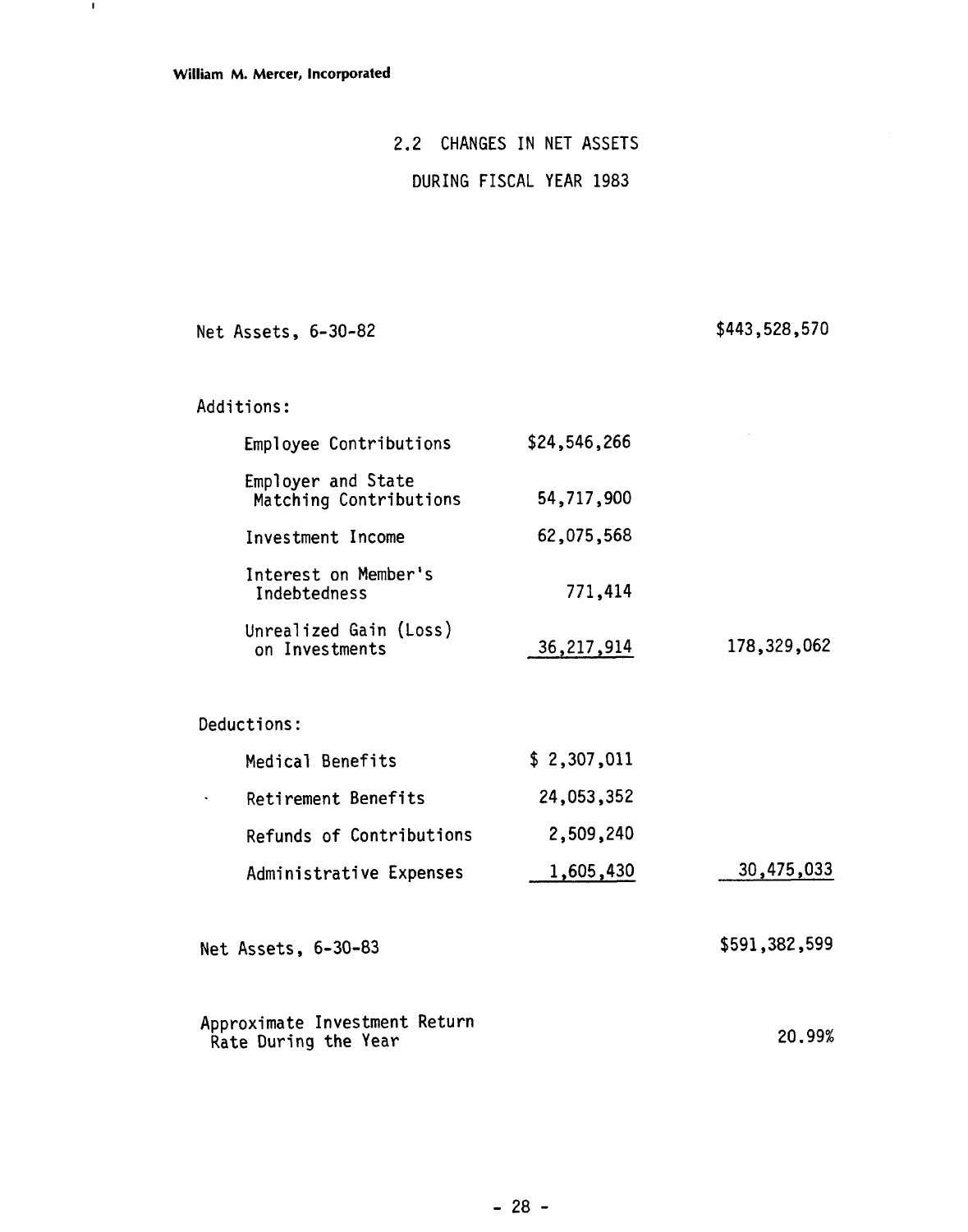# 2.3 DEVELOPMENT OF VALUATION ASSETS AS OF JUNE 30, 1983 ('000 OMITTED)

|     |                                                                 | Market Value | Cost Value | Ratio (M/C) |
|-----|-----------------------------------------------------------------|--------------|------------|-------------|
|     | $(1)$ June 30, 1983                                             | \$591,382    | \$588,915  | 1.0042      |
| (2) | June 30, 1982                                                   | 443,529      | 477,280    | .9293       |
|     | $(3)$ June 30, 1981                                             | 373,253      | 399,550    | .9342       |
| (4) | Average Ratio                                                   |              |            | .9559       |
| (5) | Cost Value at<br>June 30, 1983                                  |              |            | \$588,915   |
| (6) | <b>Valuation Assets</b><br>at June 30, 1983<br>$(4) \times (5)$ |              |            | \$562,944   |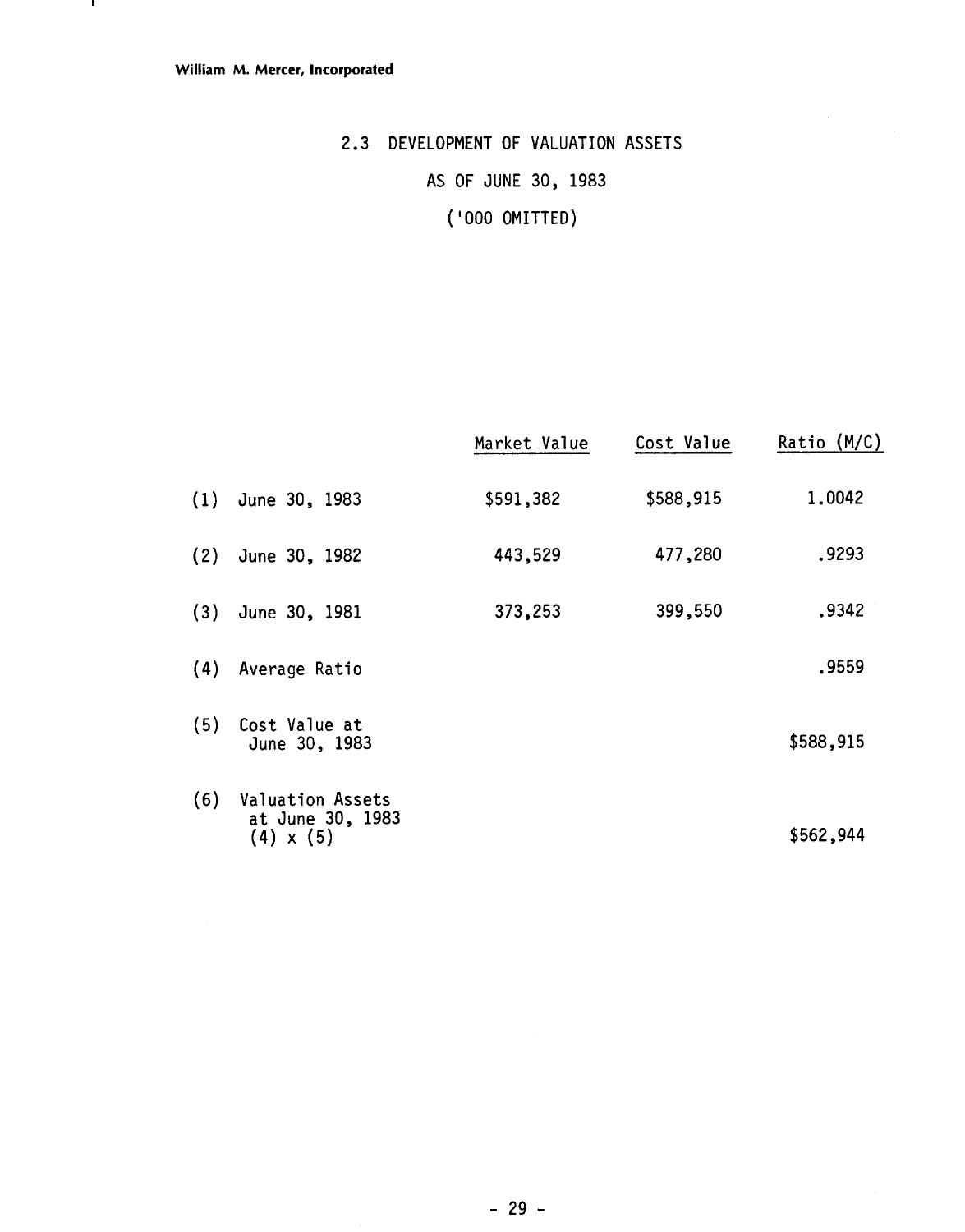$\bar{z}$ 

# 2.4 BREAKDOWN OF PRESENT VALUE

### OF BENEFITS

# ( '000 OMITTED)

|                            | Present Value of<br>Accrued Benefit | Present Value<br>of Fully<br>Projected Benefit |
|----------------------------|-------------------------------------|------------------------------------------------|
| Active Members             |                                     |                                                |
| Retirement Benefits        | \$191,652                           | \$<br>555,135                                  |
| Termination Benefits       | 88,214                              | 206,505                                        |
| Disability Benefits        | 10,461                              | 16,202                                         |
| Death Benefits             | 3,928                               | 7,747                                          |
| Return of Contributions    | 11,152                              | 17,240                                         |
| Health Benefits            | 81,759                              | 101,780                                        |
| Subtotal                   | \$387,166                           | 904,609<br>\$                                  |
| Inactive Members           |                                     |                                                |
| Not Vested                 | \$5,558                             | \$<br>5,558                                    |
| <b>Vested Terminations</b> | 39,879                              | 39,879                                         |
| Retirees & Beneficiaries   | 274,192                             | 274,182                                        |
| Subtotal                   | \$319,629                           | 319,629<br>\$                                  |
| Totals                     | \$706,795                           | \$1,224,238                                    |